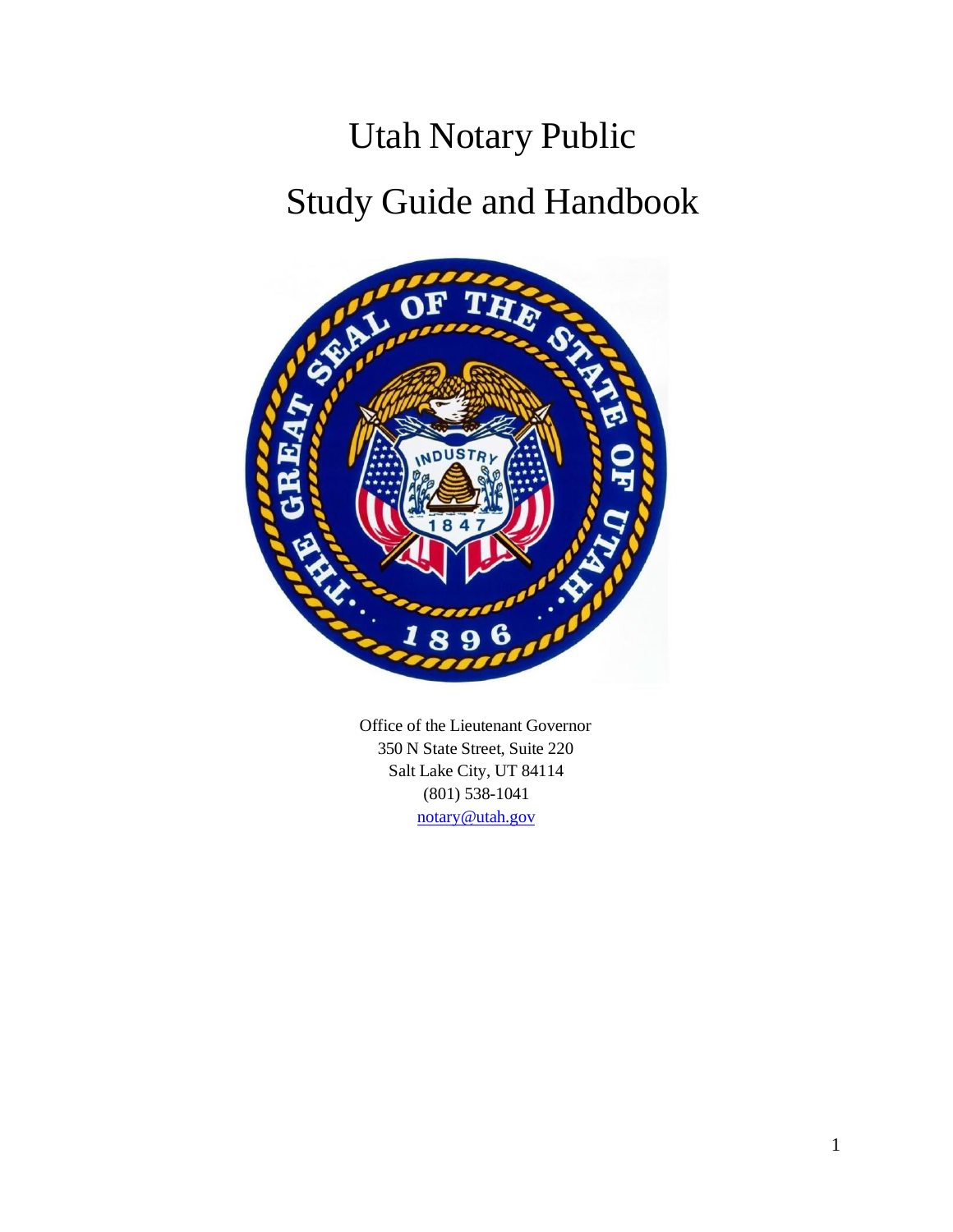### **Table of Contents**

|           | ٠              |  |
|-----------|----------------|--|
|           | ٠              |  |
|           |                |  |
|           | ٠              |  |
| $\bullet$ |                |  |
| $\bullet$ |                |  |
|           | $\blacksquare$ |  |
|           | $\blacksquare$ |  |
|           | ٠              |  |
|           |                |  |
|           | ٠              |  |
|           |                |  |
|           |                |  |
|           |                |  |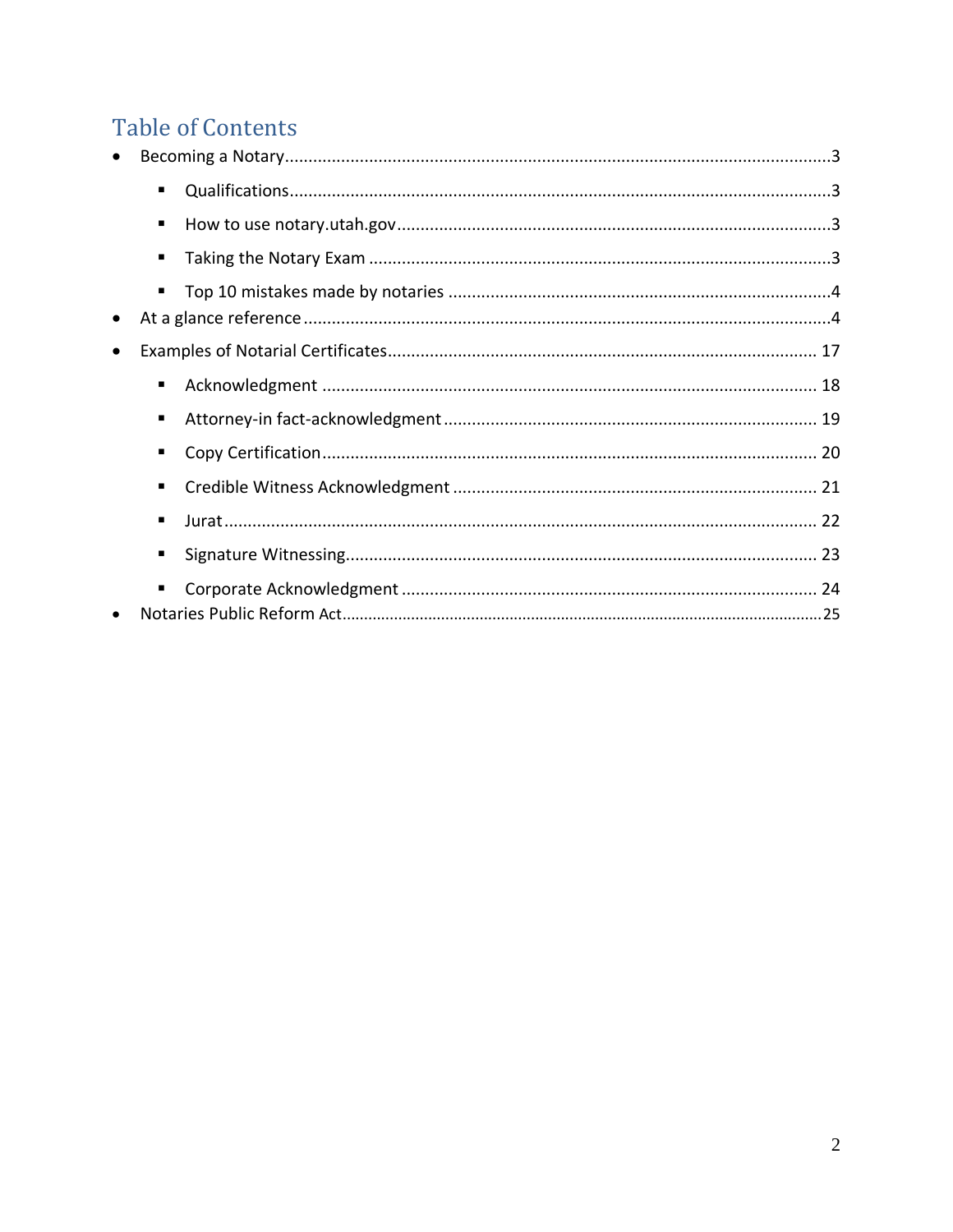### Becoming a Notary

### **Qualifications:**

- 1. Must be at least 18 years old
- 2. Must lawfully reside in the State of Utah or be employed in the state for at least 30 days prior to applying for a notarial commission
- 3. Must be able to read, write and understand English
- 4. Must be a US citizen, or have permanent resident status under Section 245 of the Immigration and Nationality Act
- 5. Have not been Revoked or Suspended as a notary without expressed permission from the Office of the Lieutenant Governor
- 6. Must list any criminal convictions to be reviewed by the Office of the Lieutenant Governor
- 7. Pass test & Obtain Notary Bond
- 8. Pay a total of \$95 after you complete your test. (\$55 administration fee, \$40 test fee). If you fail the test, each additional test will cost \$40.
- 9. Submit background check through the Lt. Governor's Office. You will **not** be notified of the results of the background check.
- 10. Submit the Application, Bond and Oath of Office to the Office of the Lieutenant Governor

### **How to use notary.utah.gov to become a notary:**

- 1. Create an account
- 2. Create a username and password
- 3. Enter your email, name, phone number
	- a. Keep in mind the name you use when creating your account will be as it appears on your commission and stamp
- 4. Confirm email address
- 5. Add middle name (optional) and date of birth
- 6. Enter your home address, mailing address (if different than home address), and business name and address. The business address will be made public on notary.utah.gov notary search.
- 7. Enter phone numbers
	- a. "Work Phone" will be made public on notary.utah.gov notary search. If there is no work phone, your home or cell phone will default to public search.
- 8. Answer Qualification questions
	- a. If any of the "qualifications" listed above are not answered in accordance with UCA Title 46 Chapter 1, you will not be permitted to proceed with the online application.
- 9. Review your application. If everything is correct, then proceed with taking the test.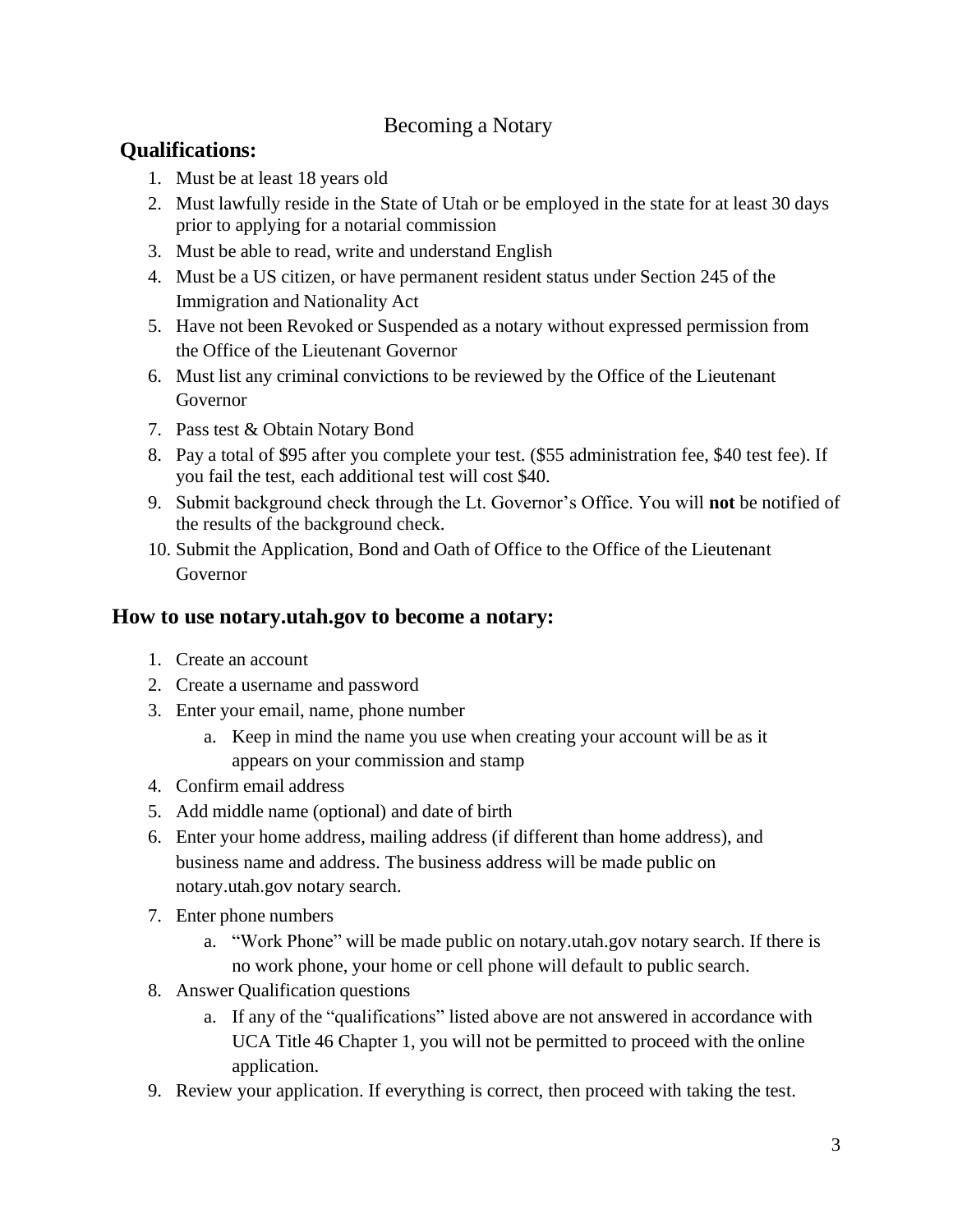### **Taking the Test:**

There are 35 multiple choice questions with a total of 65 points available. (10 questions are worth 4 points and 25 questions are worth 1 point). You must pass with **61 points or higher** in order to apply for your notary commission. Passing the test **does not** automatically submit your application for notary commission. You **must** upload your bond and oath of office, and submit the background check.

If you do not pass the test, you have 30 days from the date you first took the test to take it again for \$40, after 30 days you will be required to pay the Administrative fee and testing fee of \$95.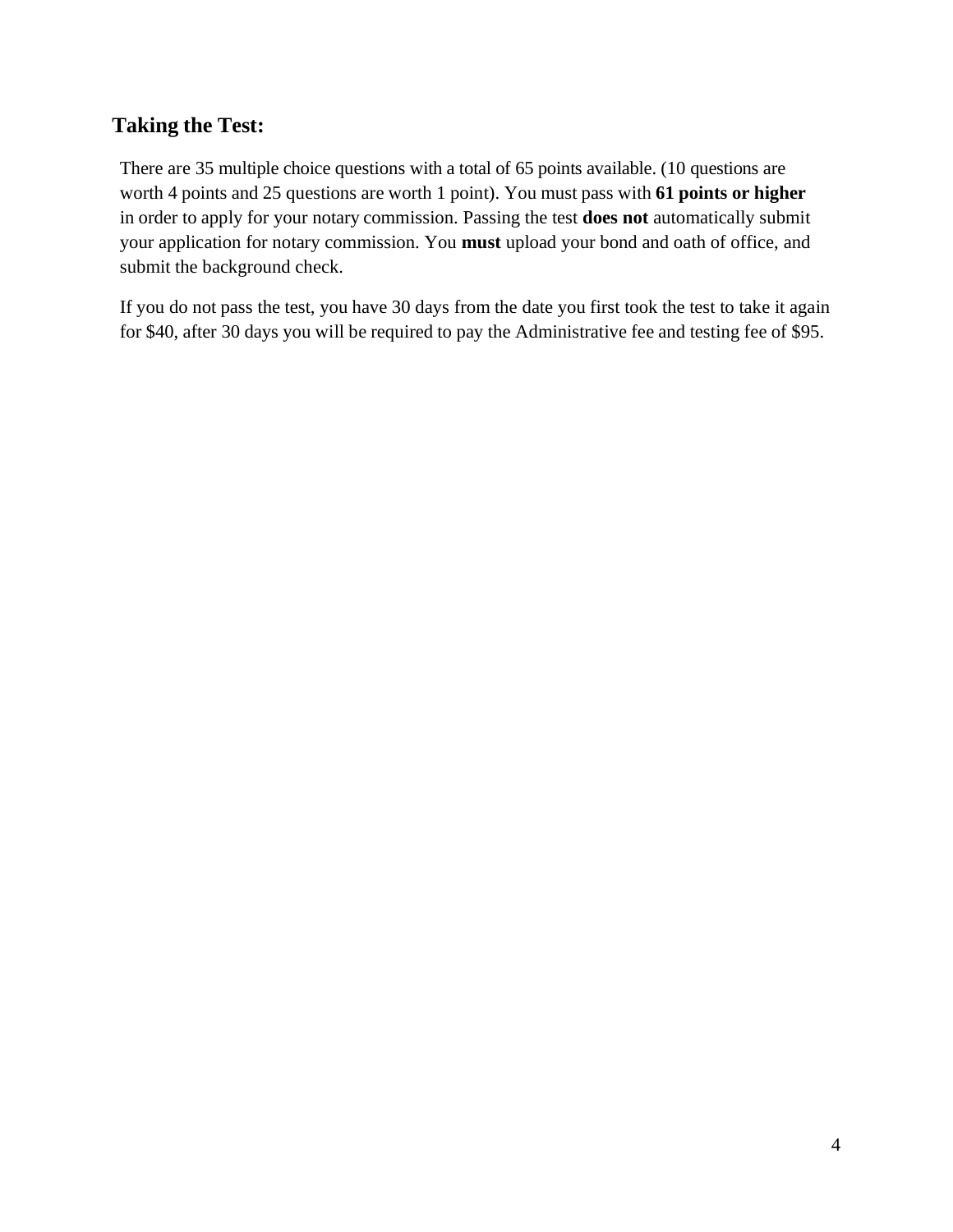### **Top 10 Mistakes of Notaries Public:**

Preparation for 4-point FUNDAMENTAL questions

- 1. Leaving out the notarial language
- 2. Confusing the notarial acts
- 3. Misinterpreting electronic signature/notarization
- 4. Failing to require Personal Appearance
- 5. Failing to name the appearing signer
- 6. Adopting policies contrary to UCA 46-1-8
- 7. Failing to require proper I.D.
- 8. Refusing documents solely for their content
- 9. Leaving the notary seal and certificate with the employer upon termination of employment
- 10. Executing "materially incomplete" certificates
- 1. Leaving out the notarial language: **Never just stamp and sign**. Make sure the proper language, with all necessary material information, is included in the written description of the notarial act (also called a "notarial certificate").

UCA 46-1-6 lists only acts—three of which deal with notarizing a signature. The definitions of Acknowledgment, Jurat and Signature Witnessing in 46-1-2 describe the information to which **the notary is required to certify**. None of the acts listed in this section of code (46-1-6) are defined as "signature and seal alone."

To Review: When notarizing a signature, ALWAYS use some variation of one of the two acts below (also found at [www.notary.utah.gov\)](http://www.notary.utah.gov/)

| Acknowledgment                                                                                                                                                                                                                         | Jurat                                                                                                                 |
|----------------------------------------------------------------------------------------------------------------------------------------------------------------------------------------------------------------------------------------|-----------------------------------------------------------------------------------------------------------------------|
| State of Utah<br>County of<br><b>Salt Lake</b>                                                                                                                                                                                         | State of Utah<br>County of<br>Salt Lake                                                                               |
| On this $1st$ day of <u>July</u> , in the year 2019, before<br>me, <i>(notary name)</i> , a notary public, personally<br>appeared, <u>John Doe (signer name)</u> , proved on the<br>basis of satisfactory evidence to be the person(s) | Subscribed and sworn to before me on this $1st$ day<br>of <u>July, 2019</u> by John Doe (signer name).                |
| whose name is subscribed to this instrument, and<br>acknowledged he executed the same.<br>Witness my hand and official seal.                                                                                                           | <b>NOTARY NAME HERE</b><br>Notary Public<br>State of Utah<br>fy Commission Expires Sept. 05, 2021<br>Comm. No. 123456 |
| <b>NOTARY NAME HERE</b><br>Notary Public<br>State of Utah<br>Commission Expires Sept. 05, 2021<br>Comm. No. 123456                                                                                                                     | Notary Name Signature                                                                                                 |
| Notary Name Signature                                                                                                                                                                                                                  |                                                                                                                       |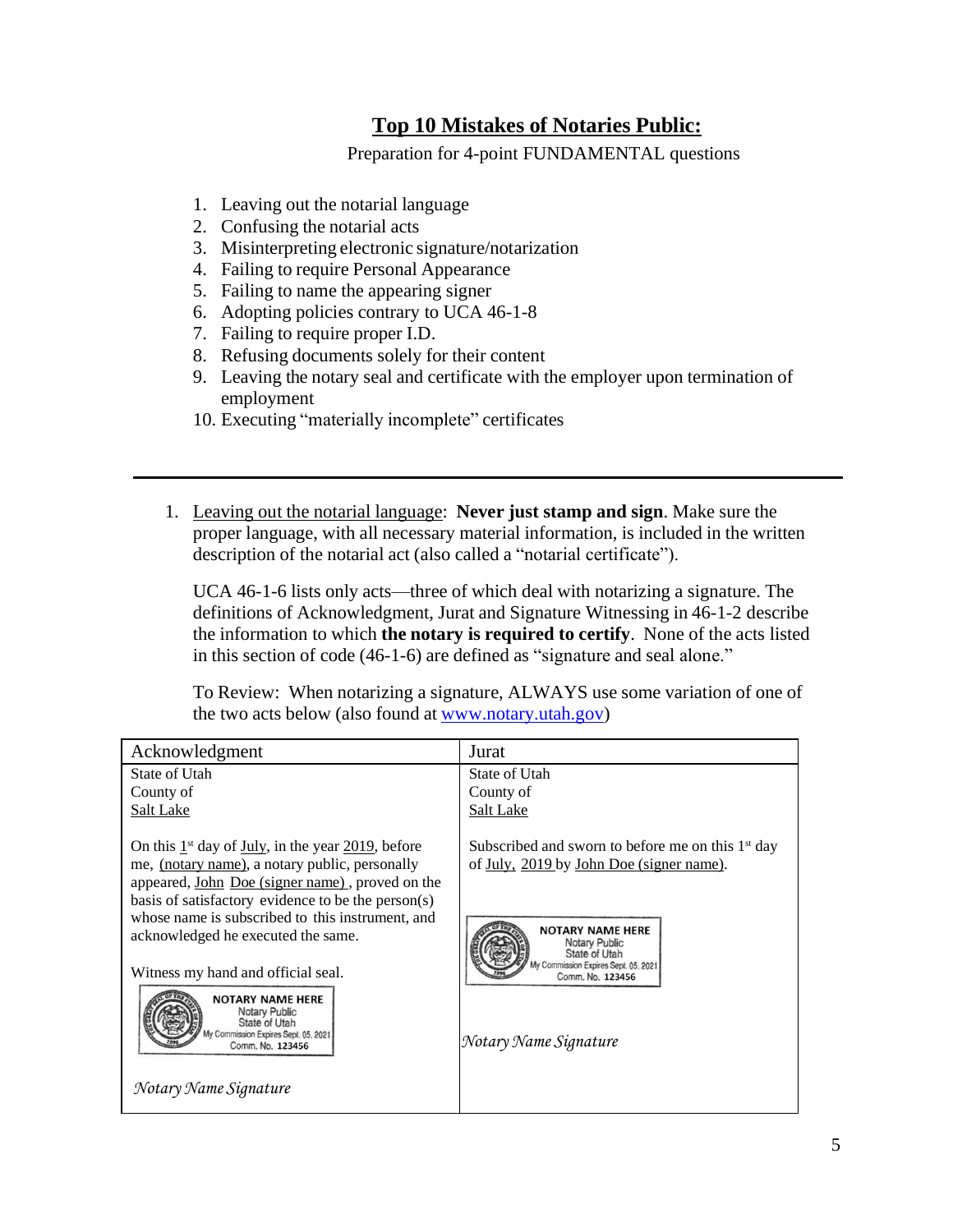*Reference: 46-1-6. Powers and limitations. The following notarial acts may be performed by a notary within the state:*

(1) *Jurats* (2) *Acknowledgements* (3) *Signature Witnessing (5) Copy Certifications (4) Oaths or Affirmations.*

*Reference: 46-1-9 False or incomplete certificate. A notary may not execute a certificate containing a statement known by the notary to be false or materially incomplete. 46-1-16 Official Seal. A notary may not use a notarial seal independent of a notarial certificate.*

2. Confusing the notarial acts: Please see the subtle differences between the Jurat, Acknowledgment and Signature Witnessing. Jurat certifies that a voluntary signature was made in the notary's presence under an oath or affirmation, Acknowledgment certifies that a signer has admitted in the notary's presence to voluntarily signing a document, and Signature Witnessing certifies that a voluntary signature was made in the notary's presence. **All 3 require personal appearance, and proof of identity**.

*Reference: 46-1-2(1) "Acknowledgment" means a notarial act in which a notary certifies that a signer, whose identity is personally known to the notary or proven on the basis of satisfactory evidence, has admitted, in the presence of the notary, to voluntarily signing a document for the document's stated purpose.*

*Reference: 46-1-2(9) "Jurat" means a notarial act in which a notary certifies that a signer, whose identity is personally known to the notary or proven on the basis of satisfactory evidence, has made, in the notary's presence, a voluntary signature and taken an oath or affirmation vouching for the truthfulness of the signed document.*

*Reference: 46-1-2(20) "Signature Witnessing" means a notarial act in which an individual: appears in person before a notary and presents a document; provides the notary satisfactory evidence of the individual's identity or is personally known to the notary; and signs the document in the presence of the notary.*

**3.** Misinterpreting electronic signature/notarization: Notarization of an electronic signature IS VERY RARE and still requires personal appearance. It is a certification of **a** voluntary signature just the same as any other signature. Notarization of an electronic signature does **NOT** mean by phone, fax, email or video conference. For electronic notarization, the signer is in the presence of the notary using a computer instead of pen and paper**. The rule of personal appearance is not affected by the definition of "Electronic Signature"**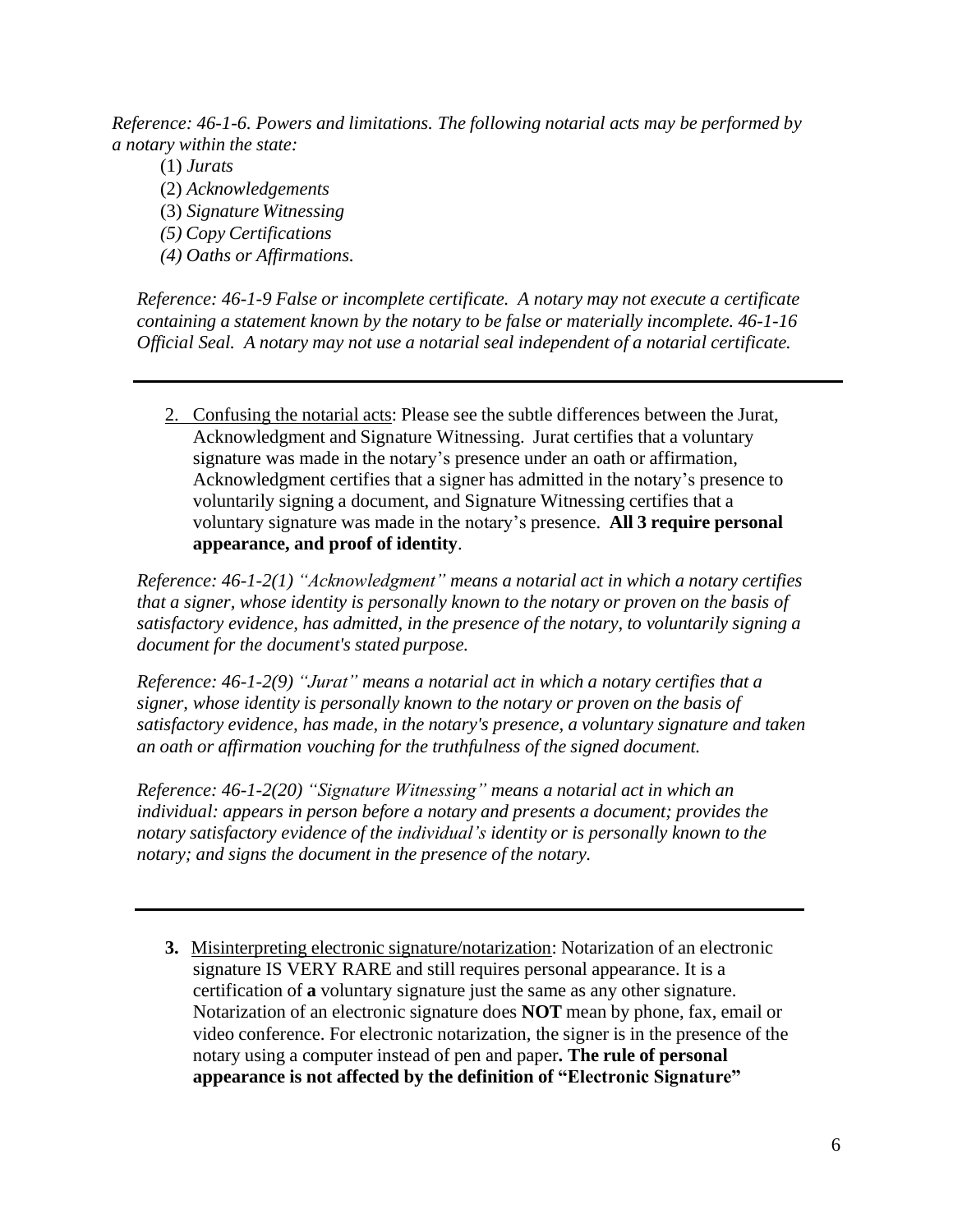*Reference: 46-4-102(8): "Electronic signature" means an electronic sound, symbol, or process attached to or logically associated with a record and executed or adopted by a person with the intent to sign the record.*

4. Failing to require Personal Appearance: The signer must always appear before the notary. Title 46 does not allow for variation on this matter. Many fraud cases begin with stories of why the signer cannot personally appear: "He is too ill to come into the office;" "The signer is my grandmother and she asked me to get this notarized;" "You've been my friend for years—you know I wouldn't lie to you." As convincing as these statements can be, none of them justify notarizing the signature without the signer personally present.

*Reference: 46-1-2 (Definitions of Acknowledgment, Jurat and Signature Witnessing)*

5. Failing to name the appearing signer: If John Doe appears before you, you must certify John Doe appeared before you (it seems simple enough, but many notaries actually forget to name the signer). When more than one signature appears on the document, omitting this material information often leads to confusion. Many fraud cases show that the "defrauder" was able to add a different name in the Jurat or Acknowledgment simply because the notary failed to include the correct name in the first place.

| Correct                                                                                                              | Incorrect                                                                                   |
|----------------------------------------------------------------------------------------------------------------------|---------------------------------------------------------------------------------------------|
| State of Utah                                                                                                        | State of Utah                                                                               |
| County of Salt Lake                                                                                                  | County of Salt Lake                                                                         |
| Subscribed and sworn to before me on this $1st$ day of July,<br>2019 by John Doe.                                    | Subscribed and sworn to before me on this 1 <sup>st</sup> day of July,<br>2019 by John Doe. |
| <b>NOTARY NAME HERE</b><br>Notary Public<br>State of Utah<br>y Commission Expires Sept. 05, 2021<br>Comm. No. 123456 | Notary Name Signature                                                                       |
| Notary Name Signature                                                                                                |                                                                                             |
|                                                                                                                      |                                                                                             |

*Reference: 46-1-9 False or incomplete certificate. A notary may not execute a certificate containing a statement known by the notary to be false or materially incomplete. (underline added)*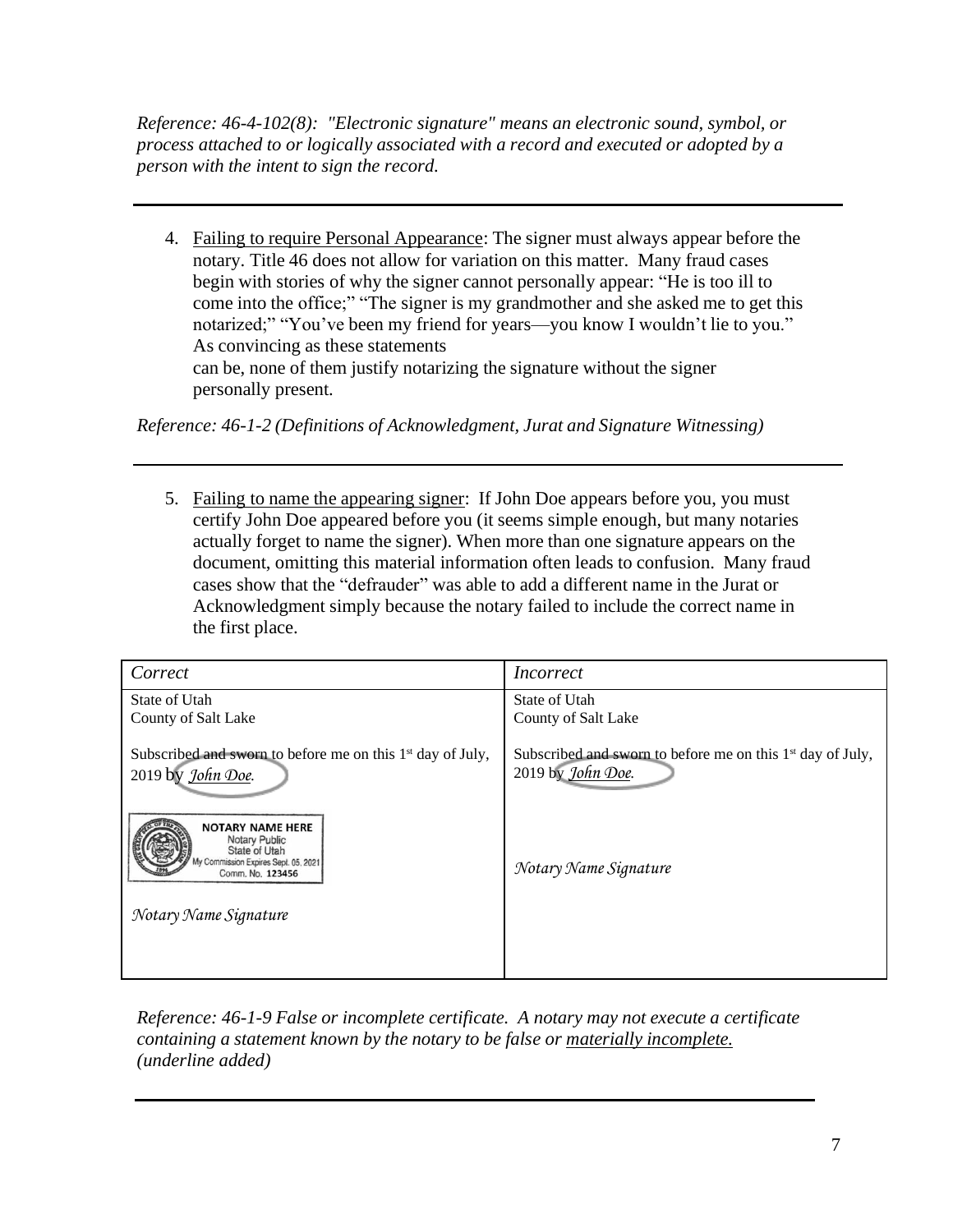6.6. Adopting policies contrary to UCA 46-1-8: According to law, a notary may not refuse to enter into a lawful transaction involving a notarial act. Do not adopt policies to refuse transactions unless there is a legal reason to do so. To "pick and choose" who is served based on personal preferences or prejudices is not legally justified.

Some employers have expressed concern over this law. It is true, employers often carry the burden in finding a balance that complies with the law and, at the same time, allows for reasonable limits to protect the notary's time and liability. Regardless, all policies should be carefully created while keeping in mind the notary's main purpose: to serve the public—not just the company.

Reasonable limits may and should be in place to prevent abuse from members of the public who would demand immediate service regardless of the notary's workload and availability.

The following table may help employers and notaries understand their roles when serving the public:

| <b>Employer MAY</b>                                                                                 | <b>Employer MAY NOT</b>                                                                                                                                           |
|-----------------------------------------------------------------------------------------------------|-------------------------------------------------------------------------------------------------------------------------------------------------------------------|
| • may determine when the notary is available to<br>serve the public DURING work hours               | may not determine when the notary is<br>available to serve the public AFTER work<br>hours                                                                         |
| • may establish policy that the notary will only<br>notarize company documents DURING work<br>hours | may not establish policy that the notary's<br>service is restricted to the workplace                                                                              |
| • may allow the notary to serve the public at<br>determined times DURING work hours                 | may not "pick and choose" which documents<br>or customers will be served when the notary<br>is serving the general public (unless the<br>transaction is unlawful) |
| $\bullet$ may require a \$10 fee for clients or non-clients                                         | may not require more than \$10 per<br>signature notarized                                                                                                         |

*Reference: 46-1-3 . . .the lieutenant governor shall commission as a notary any qualified person . . .*

*Reference: 46-1-8 A notary may not . . . refuse to enter into a lawful transaction involving a notarial act by the notary.*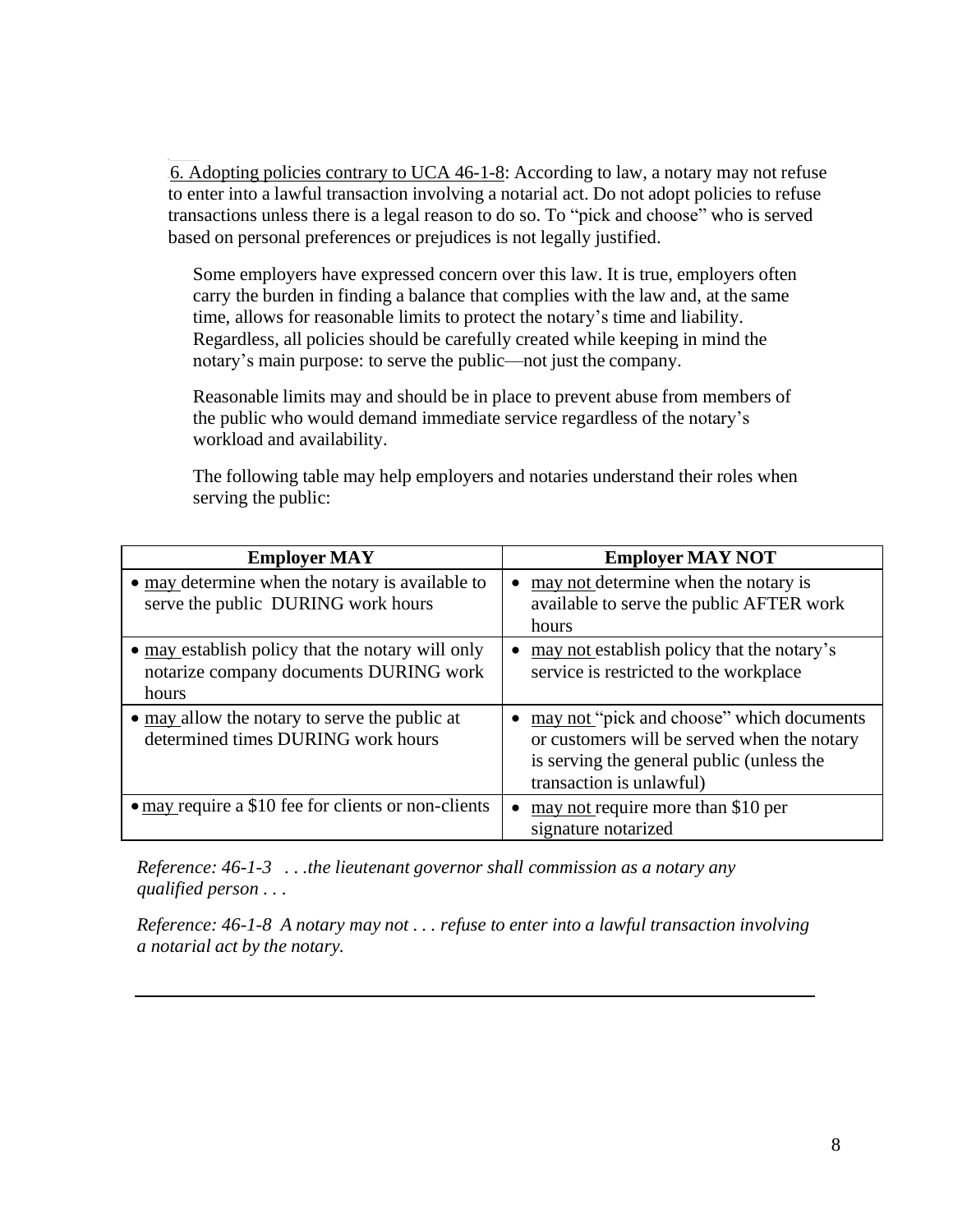### 7. 7. Failing to require proper I.D.:

| Valid Identification                           | Not Valid                                      |
|------------------------------------------------|------------------------------------------------|
| • Passport (from this or any nation)           | Driver's Privilege Card                        |
| • I.D. from Government (U.S., any state within | <b>Birth Certificate</b><br>$\bullet$          |
| the U.S., or Foreign) with the following 3     | Marriage License<br>$\bullet$                  |
| items:                                         | Social Security Card<br>$\bullet$              |
| 1.Photograph                                   | any other document which does NOT<br>$\bullet$ |
| 2. Signature                                   | meet the criteria for Valid Identification     |
| 3. Physical Description                        |                                                |

### *Reference: 46-1-2(19)*

(a)*Satisfactory evidence of identity" means identification of an individual based on:(i) valid personal identification with the individual's photograph, signature, and physical description issued by the United States government, any state within the United States, or a foreign government;(ii) a valid passport issued by any nation; or (iii) the oath or affirmation of a credible person who is personally known to the notary and who personally knows the individual.*

*(c)"Satisfactory evidence of identity" does not include: (i) a driving privilege card under Subsection 53-3-207(10); or (ii) another document that is not considered valid for identification.*

8. 8. Refusing documents solely for their content: Again, according to 46-1-8, regardless of the type of document, you may NOT refuse to enter into "a lawful transaction involving a notarial act . . ."

Many have asked "can I notarize a will"? The answer should be "yes," unless there is some other reason as found in title 46 that would categorize the transaction as unlawful. Company policies cannot "override" the law that requires service on lawful transactions.

What about documents in another language? You should not be reading the document anyway—even if it is in English. However, you must communicate sufficiently with the signer to ensure the signer signed voluntarily.

*Reference: 46-1-8 A notary may not . . . refuse to enter into a lawful transaction involving a notarial act by the notary.*

*Reference: 46-1-14 For every notarial act, the notary may record the following information in the journal . . . a description of the document or proceeding.*

<sup>9.</sup> Leaving the notary seal and certificate with the employer upon termination of employment: Point 6 has already indirectly addressed this mistake. A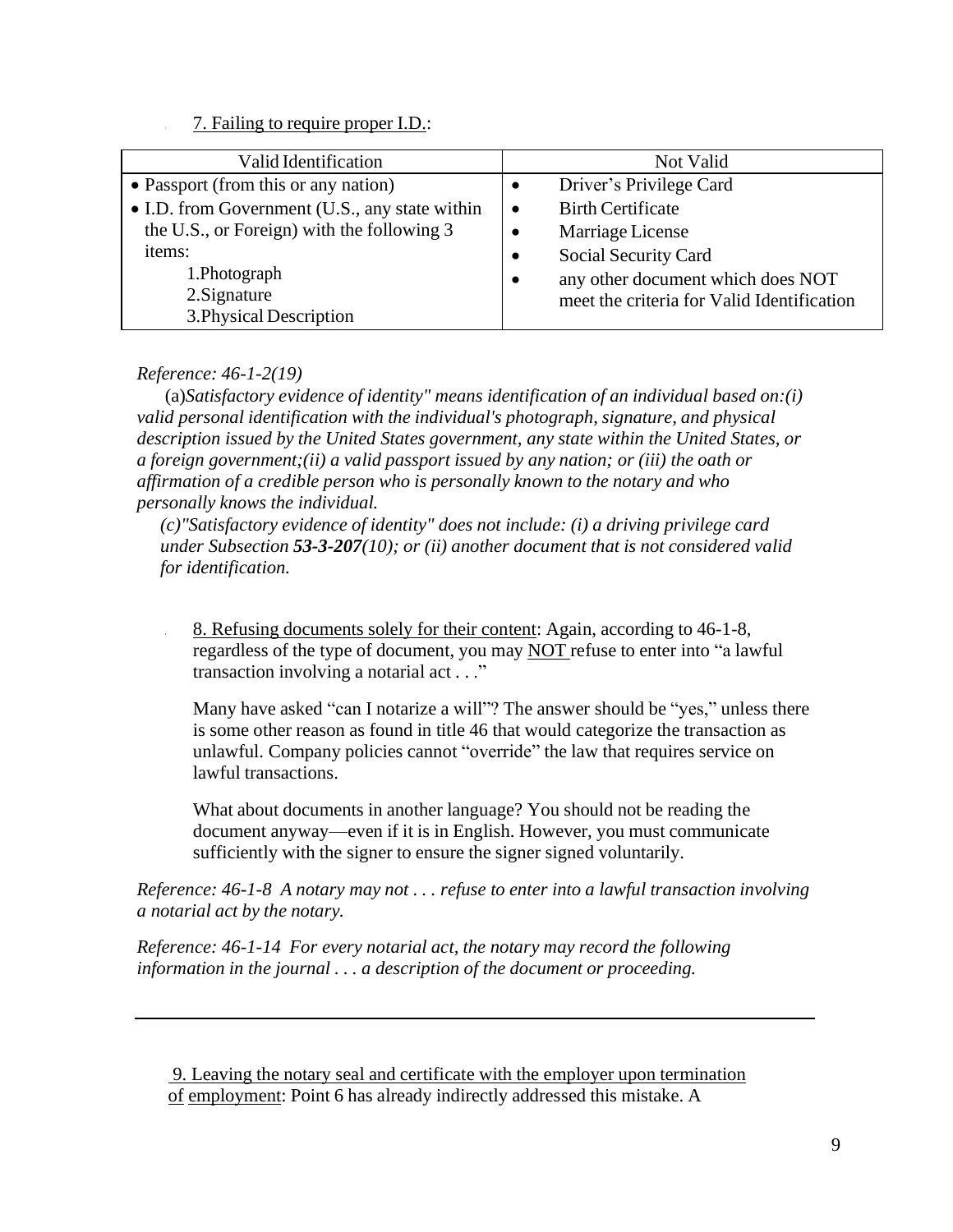notary is commissioned by the Lieutenant Governor—not the employer. When you leave employment, your commission remains in effect until expiration, cancellation, or resignation.

EXCEPTION: For State employees with a Risk Management Bond issued before May 9, 2017, when the State employee ceases employment, the coverage and commission are cancelled immediately. (See below for more information)

| <b>Employer MAY</b>           | <b>Employer MAY NOT</b>                                          |  |
|-------------------------------|------------------------------------------------------------------|--|
| may pay for the notary's bond | may not cancel the bond even if the<br>notary ceases employment  |  |
| may pay for the notary's seal | may not confiscate the seal when the<br>notary ceases employment |  |

*Reference:46-1-16(2)(a) A notary shall keep an official notarial seal that is the exclusive property of the notary and that may not be used by any other person*

*Reference:46-1-15 If a notary maintains a journal, the notary shall: keep the journal in the notary's exclusive custody; and ensure that the journal is not used by any other person for any purpose.*

10. Executing "materially incomplete" certificates: What does "materially incomplete" mean? As already discussed, leaving out the notarial language and failing to name the signer are examples of materially incomplete certificates. Other examples include leaving out where and when the notarization took place. A good rule is "Say what happened!" Title 46-1-6.5 has suggested forms that, if properly completed, is sufficient under any law of the State of Utah.

*Reference: 46-1-9 False or incomplete certificate. A notary may not execute a certificate containing a statement known by the notary to be false or materially incomplete. (underline added)*

*Reference: 46-1-6.5 A correctly completed affidavit in substantially the form described in this section, that is included in or attached to a document, is sufficient for the completion of a notarization under this Title 46, Chapter 1, Notaries Public Reform Act.*

\*See page 15 for samples of notarial language.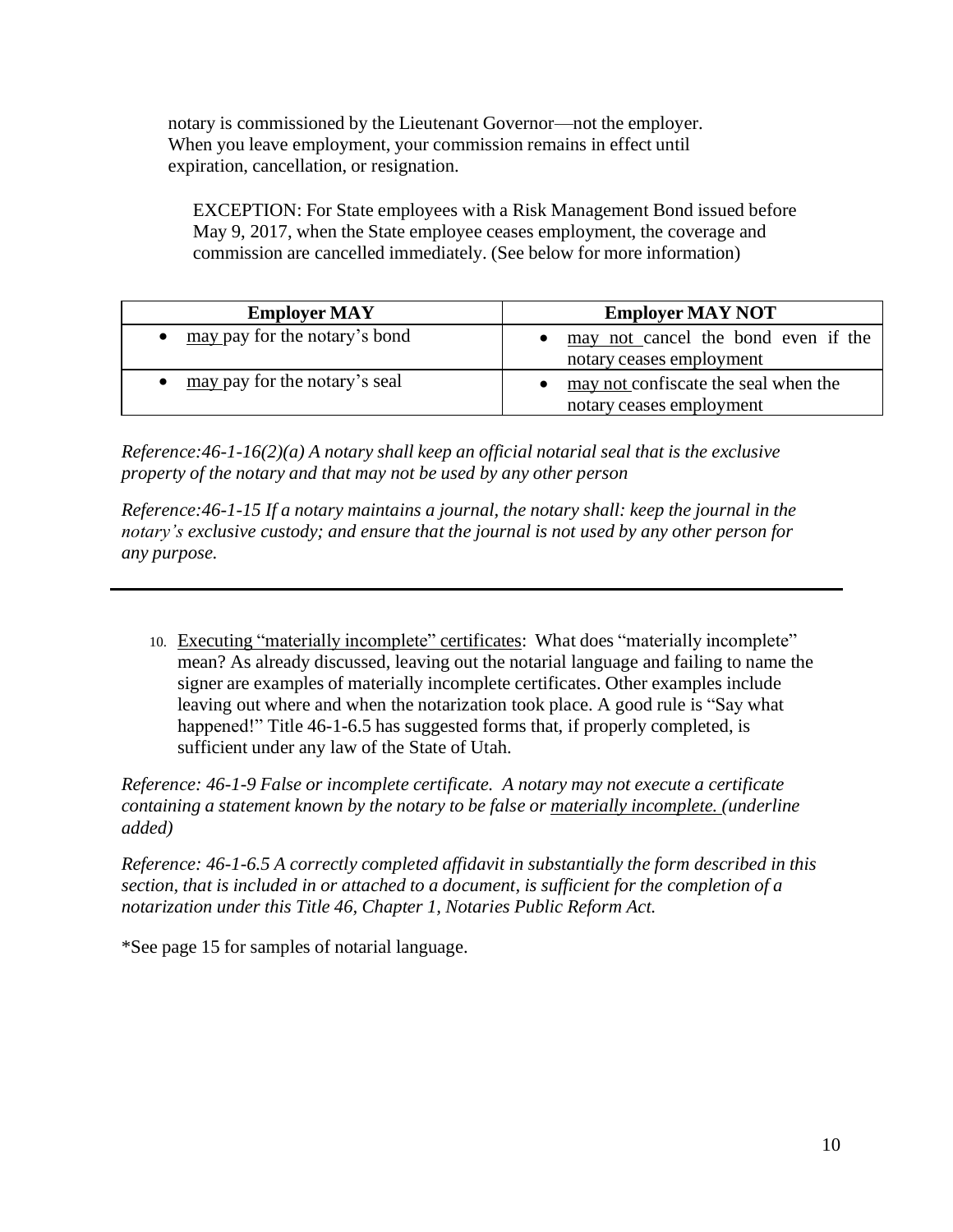### **At a glance reference**

### 1) *46-1-2 Definitions.*

- *46-1-2(11) "Notarial Certificate" means the affidavit described in Section 46-1-6.5 that is:*
- a. *a part of or attached to a notarized document: and*
- b. *completed by the notary and bears the notary's signature and seal*

#### What this means to the notary:

The law makes certain that an affidavit (notarial language) describing the events of the notarization is formatted similarly to what is described in Title 46-1-6.5 (see examples under number "5").

### *2) 46-1-2 Definitions.*

#### *46-1-2(20) "Signature witnessing" means a notarial act in which an individual:*

- a. *appears in person before a notary and presents a document;*
- b. *provides the notary satisfactory evidence of the individual's identity, or is personally known to the notary; and*
- c. *signs the document in the presence of the notary*

### What this means to the notary:

This is a new notarial act. This notarial language allows for a notary to just witness a signer's signature or confirm a signer's identity, without placing the signer under oath or affirmation. This still requires the signer to physically appear before the notary. This will be helpful when the notarization does not require the signer to be placed under oath or affirmation for the document's stated purpose.

### *3) 46-1-4. Bond.*

### *A notarial commission is not effective until:*

- 1. *the notary named in the commission takes a constitutional oath of office and files a \$5,000 bond with the lieutenant governor that:*
	- a. *a licensed surety executes for a term of four years beginning on the commission's effective date and ending on the commission's expiration date; and*
	- b. *conditions payment of bond funds to any person upon the notary's misconduct while acting in the scope of the notary's commission; and*
- 2. *the oath and bond are approved by the lieutenant governor.*

### What this means to the notary:

Previously, a person employed by the State of Utah could be bonded through the state's Risk Management office. After May 8, 2017, the Risk Management office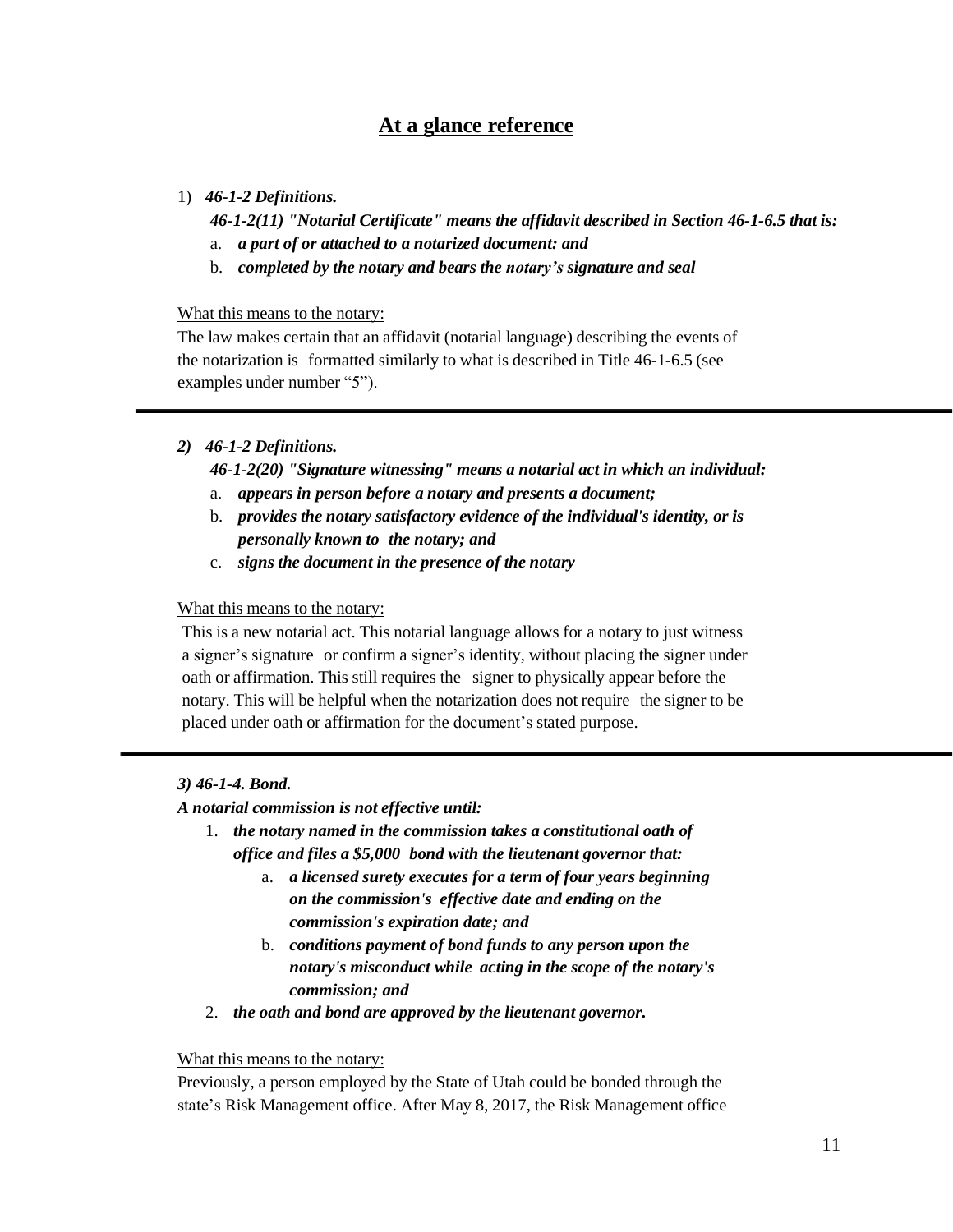will no longer issue bonds for state employees. A state employee would be required to receive their bond through an insurance company that issues surety bonds. These typically cost about \$50 for the 4-year commission of the notary. If the notary is currently commissioned under a Risk Management bond, the commission and bond will be valid until the commission expires.

### 4) *46-1-6 Powers and Limitations.*

- 1. *A notary may perform the following act:*
	- a. *a jurat;*
	- b. *an acknowledgment*
	- c. *a signature witnessing*
	- d. *a copy certification*
	- e. *an oath or affirmation.*
- 2. *A notary may not:*
	- a. *perform an act as a notary that is not described in subsection (1); or*
	- b. *perform an act described in subsection (1) if the person for whom the notary performs the notarial act is not in the physical presence of the notary at the time the notary performs the act.*

What this means to the notary:

This new addition to "Powers and limitations" adds the option to use "signature witnessing" if the situation calls for it. This change also affirms that acts not described in subsection (1) cannot be completed using your authority as a notary. It also reaffirms personal appearance by the signer when completing a notarization.

*5) 46-1-6.5. Form of notarial certificate for document notarizations.*

- 1. *A correctly completed affidavit in substantially the form described in this section, that is included in or attached to a document, is sufficient for the completion of a notarization under this Title 46, Chapter 1, Notaries Public Reform Act.*
- 2. *A notary shall ensure that a signer takes the following oath or makes the following affirmation before the notary witnesses the signature for a Jurat: "Do you swear or affirm under penalty of perjury that the statementsin your document are true?" An affidavit for a jurat that is in substantially the following form is sufficient under Subsection (1): "State of Utah § County of*

*Subscribed and sworn to before me (notary public name), on this (date) day of (month), in the year (year), by (name of document signer).*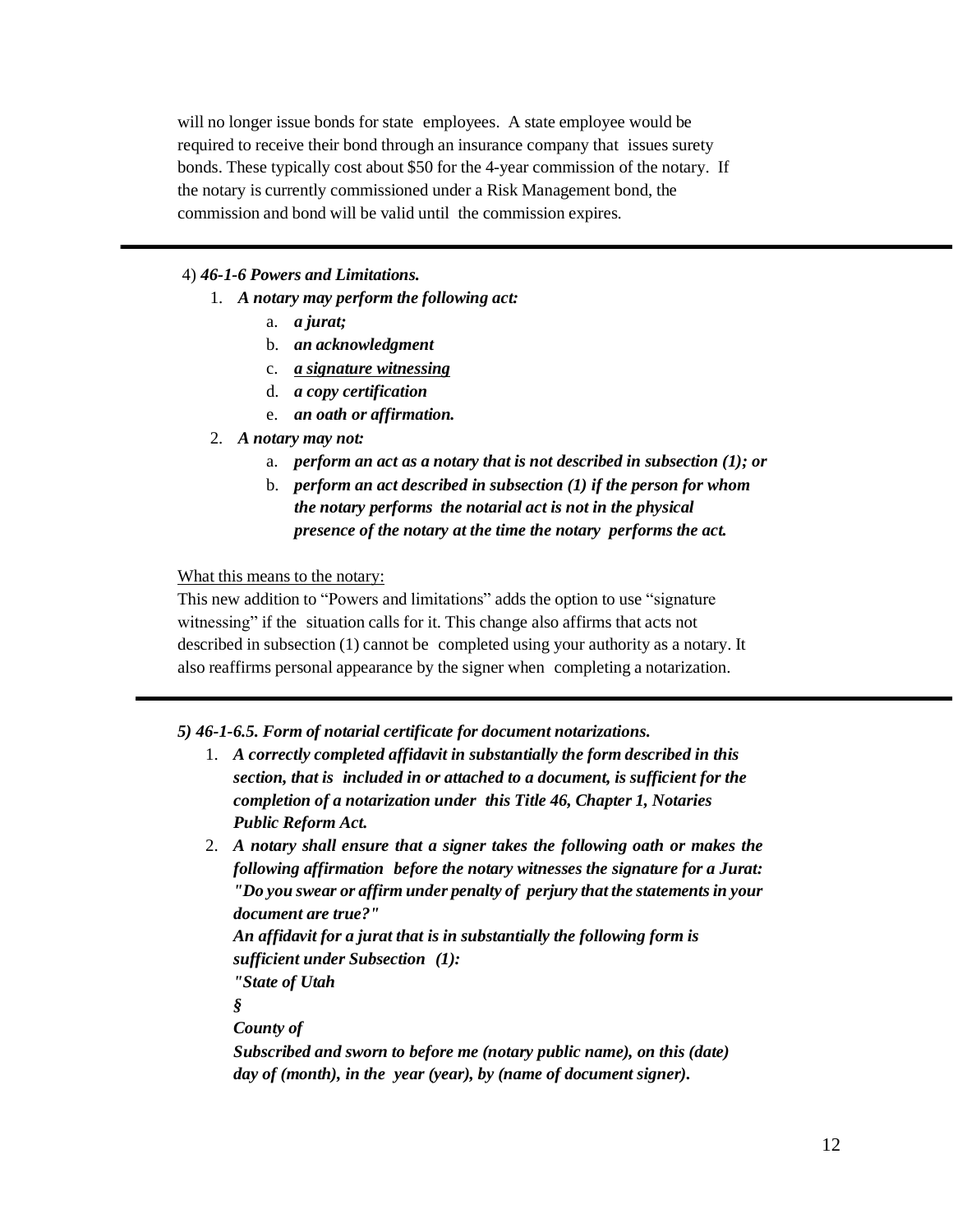*(Notary Seal) Notary Signature".* 

*3. An affidavit for an acknowledgment that is in substantially the following form is sufficient under Subsection (1): "State of Utah §*

*County of* 

*On this (date) day of (month), in the year (year), before me (name of notary public), a notary public, personally appeared (name of document signer), proved on the basis of satisfactory evidence to be the person(s) whose name(s) (is/are) subscribed to in this document, and acknowledged (he/she/they) executed the same*

*(Notary Seal) Notary Signature".* 

*4. An affidavit for a copy certification that is in substantially the following form is sufficient under Subsection (1): "State of Utah*

*§*

*County of* 

*On this (date) day of (month), in the year (year), I certify that the preceding or attached document is a true, exact, and unaltered photocopy of (description of document), and that, to the best of my knowledge, the photocopied document is neither a public record nor a publicly recorded document.*

*(Notary Seal) Notary Signature".*

*5. An affidavit for a signature witnessing that is in substantially the following form is sufficient under Subsection (1): "State of Utah*

*§*

*County of* 

*On this (date) day of (month), in the year (year), before me, (name of notary public), personally appeared (name of document signer), proved to me through satisfactory evidence of identification, which was (form of identification), to be the person whose name is signed on the preceding or attached document in my presence.*

*(Notary Seal)* Motary *Signature''*.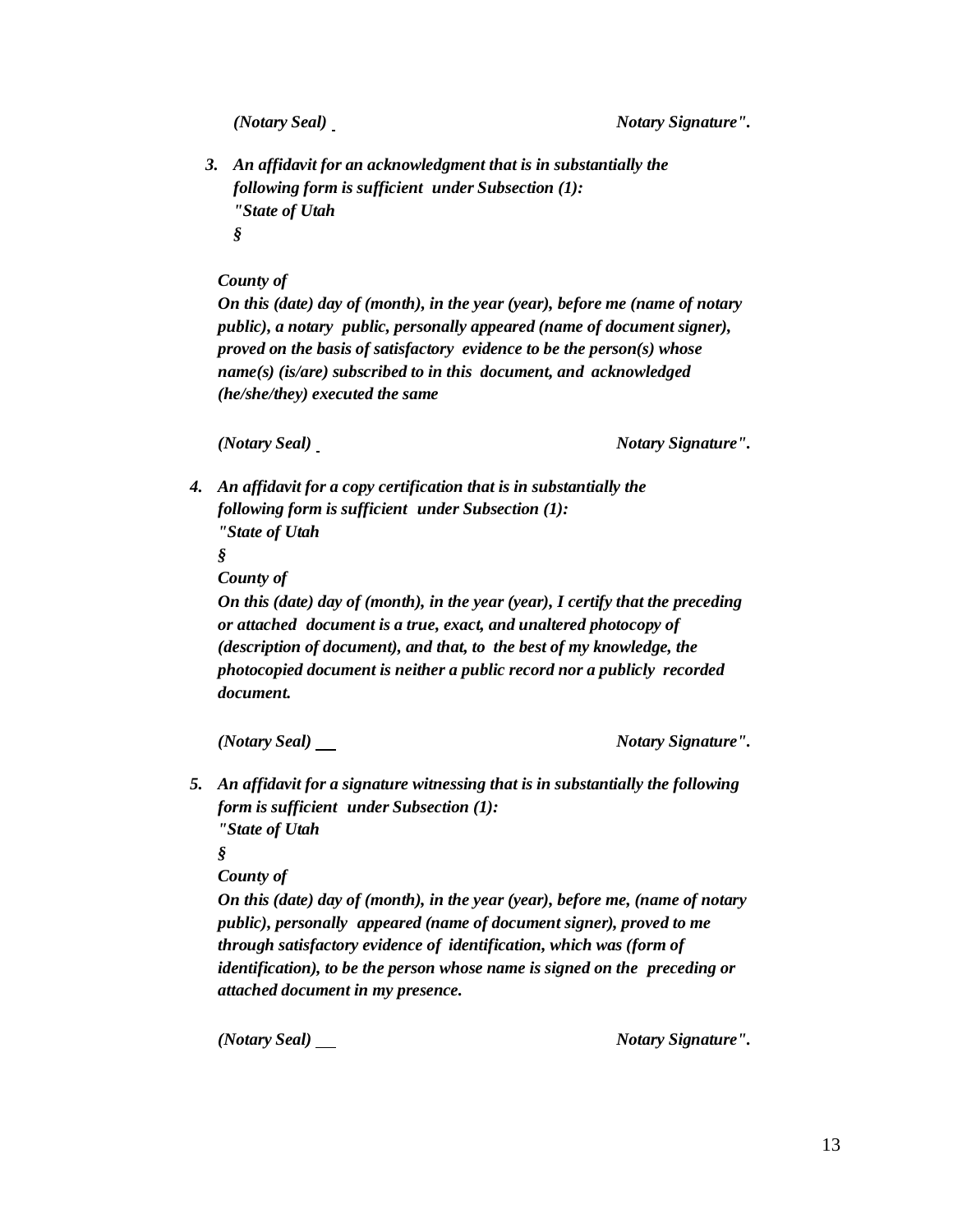What this means to the notary:

The addition to the law provides examples of notarial language for Jurat, Acknowledgement, Copy Certification, and Signature Witnessing. This will be very helpful to the notary, as the notary can replicate this language for any of the aforementioned acts, or use something substantially similar in format to produce a notarial certificate during a notarization. There is also an example of the verbal language for completing an oath or affirmation before administering a Jurat. The notary is required to read this language to the signer before completing a lawful Jurat. (See additional examples of notarial language in Title 57)

### *6) 46-1-7. Disqualifications.*

*A notary may not perform a notarial act if the notary:*

- 1. *is a signer of the document that is to be notarized except in case of a self-proved will as provided in Section 75-2-504;*
- 2. *is named in the document that is to be notarized except in the case of a:*
	- a. *self-proved will as provided in Section 75-2-504;*
	- b. *a. licensed attorney that is listed in the document only as representing a signer or another person named in the document; or*
	- c. *licensed escrow agent, as defined in Section 31A-1-301, that:*
		- i. *acts as the title insurance producer in signing closing documents; and*
		- ii. *is not named individually in the closing documents as a grantor, grantee, mortgagor, mortgagee, trustor, trustee, vendor, vendee, lessor, lessee, buyer, or seller;*
- 3. *will receive direct compensation from a transaction connected with a financial transaction in which the notary is named individually as a principal; or*
- 4. *willreceive direct compensation from a real property transaction in which the notary is named individually as a grantor, grantee, mortgagor, mortgagee, trustor, trustee, beneficiary, vendor, vendee, lessor, lessee, buyer, or seller.*

#### What this means to the notary:

If the notary is a licensed escrow agent in good standing with the Utah Insurance Department, the notary is now able to explain closing documents and be named in the documents that will be notarized. This does not cover "notary signing agents" as there is no provision in State law that authorizes a notary to explain documents or accept money for services beyond the \$10 notary fee, unless the notary is a licensed attorney or a licensed escrow agent.

### *7) 46-1-15. Inspection of journal – Safekeeping and custody of journal.*

- 1) *If a notary maintains a journal, the notary shall:*
	- a. *Keep the journal in the notary's exclusive custody; and*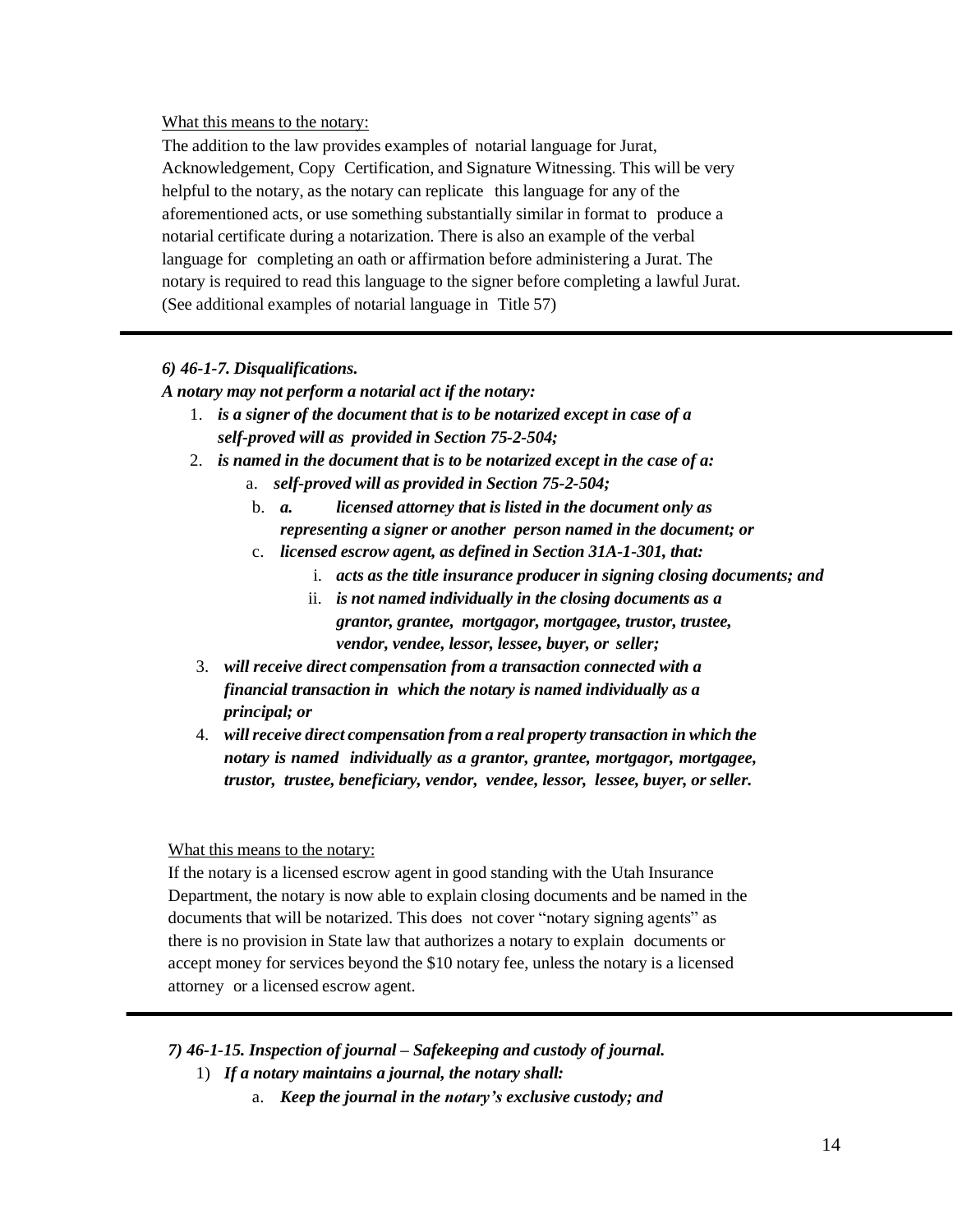### b. *Ensure that the journal is not used by any other person for any purpose* 2) *The notary's employer may not require the notary to surrender the journal upon termination of the notary's employment.*

### What this means to the notary:

The length to which the notary should keep their journal after they are no longer a notary is left up to the notary to decide. We do suggest the notary keep the journal for a sufficient amount of time to be able to use as evidence if a notarization is called into question. The nationwide standard is 10 years.

### *8). 46-1-16. Official signature – Official seal – Seal impression. 6) A notary may not use a notarial seal independent of a notarial certificate*

### What this means to the notary:

Every notarization is required to have the notary's seal (stamp), notarial language, and notary's signature. A notary's seal may not be used unless there is notarial language and a signature in place.

### 9) *46-1-18. Liability.*

- 3) *It is a class B misdemeanor, if not otherwise a criminal offense under this code, for:*
	- a. *A notary to violate a provision of this chapter; or*
	- b. *The employer of a notary to solicit the notary to violate a provision of this chapter.*

#### What this means to the notary:

The criminal penalty for violating any provision under this chapter is now a class B misdemeanor. Previously this only applied to certain parts in the chapter.

*10) 46-4-20. Change of name or address – Bond policy rider.*

- 1. *Within 30 days after the day on which a notary changes the notary's name, the notary shall provide to the lieutenant governor:*
	- a) *The notary's new name, including official documentation of the name change; and a bond policy rider that a notary obtains in accordance with Subsection (2).*
- 2. *To obtain a bond policy rider, the notary shall*
	- a) *Notify the surety for the notary's bond*
	- b) *obtain a bond policy rider reflecting both the old and new name of the notary;*
	- c) *return the bond policy rider;*
	- d) *destroy the original commission; and*
	- e) *destroy the old official seal*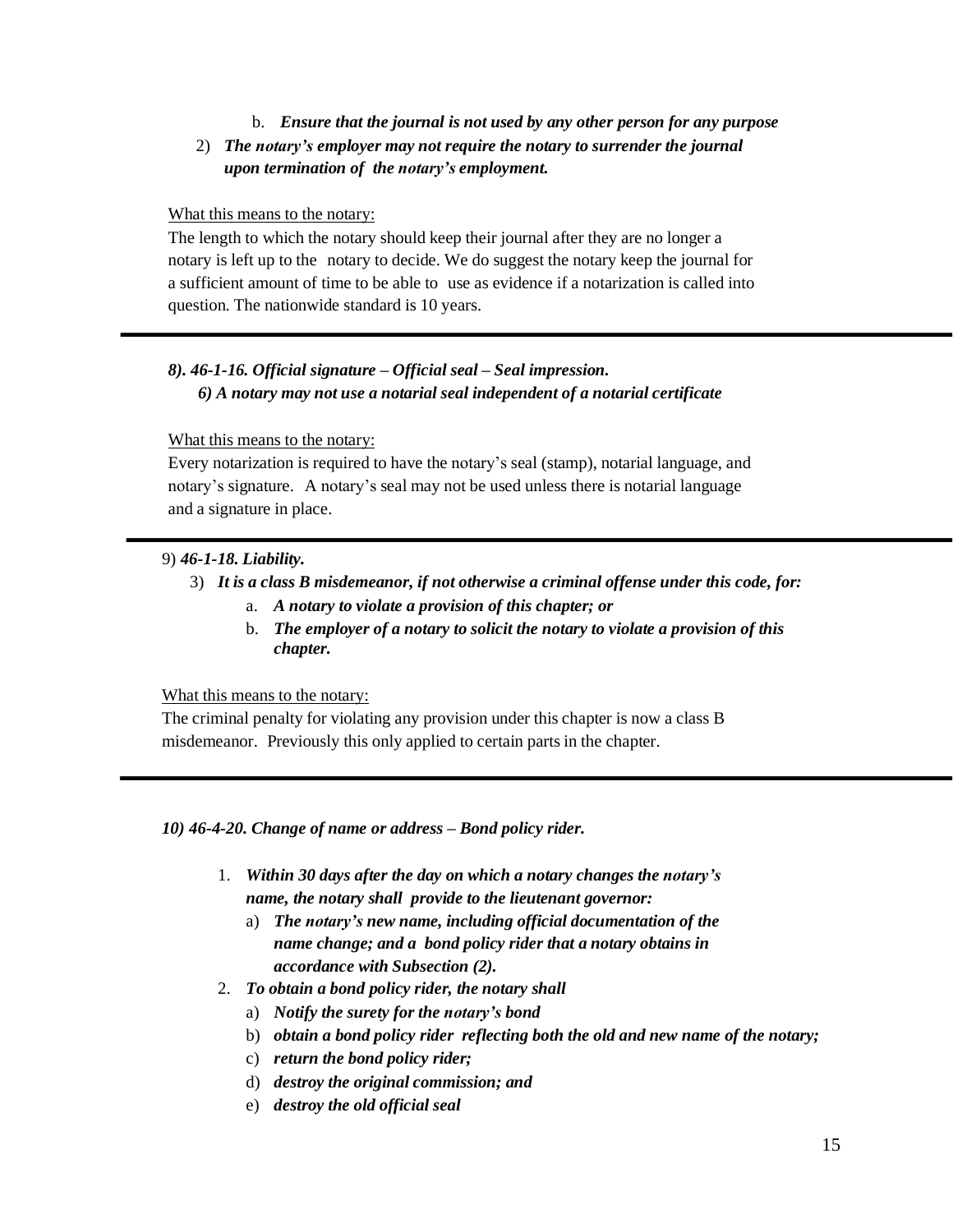*A notary is not required to change the notary's name by adopting the surname of the notary's spouse.*

3. *Within 30 days of the day on which a notary's residential or business address changes, the notary shall provide the notary's new residential or business address to the lieutenant governor.*

What this means to the notary:

If a notary has legally changed their name, the notary has 30 days to notify the Lt. Governor's office of

the change. There are times when a notary may not adopt their spouse's surname, in which case the notary may continue to use their original stamp until expiration. The notary will no longer have to pay a \$5 fee to change the notary's name on the commission or send in the original certificate when requesting the change. The notary is now required to update the notary's business and residential address within 30 days of the change.

**DISCLAIMER**: This document is not a substitute for Utah State Code, and it is not intended to be comprehensive or an authoritative statement of law. For further legal information, please consult Utah State Code or other appropriate legal resources. Updated February 2, 2022.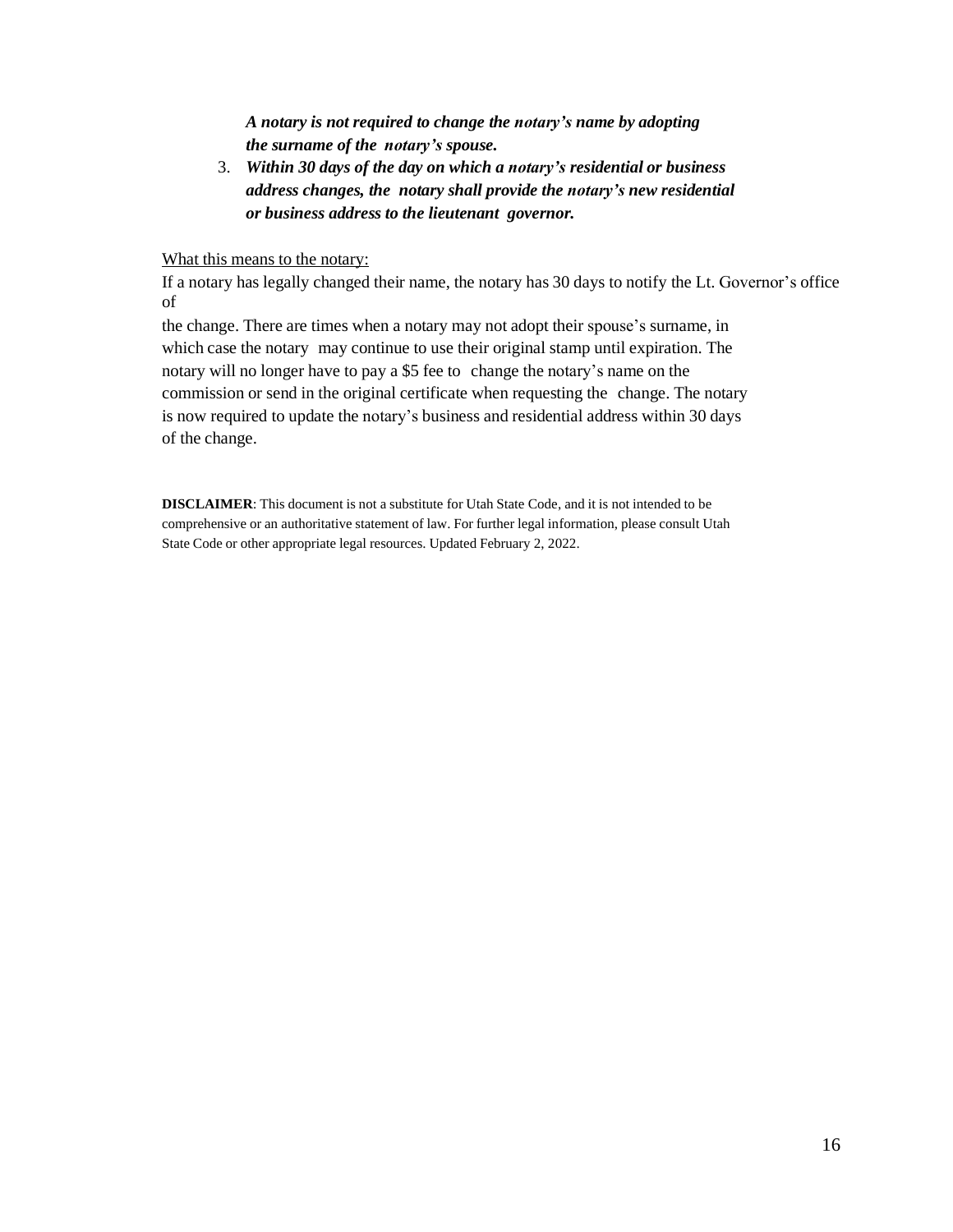### Examples of Notarial Certificates

- Acknowledgment
- Attorney-in-Fact-Acknowledgment
- Copy Certification
- Credible Witness Acknowledgment
- Jurat
- Signature Witnessing
- Corporate Acknowledgment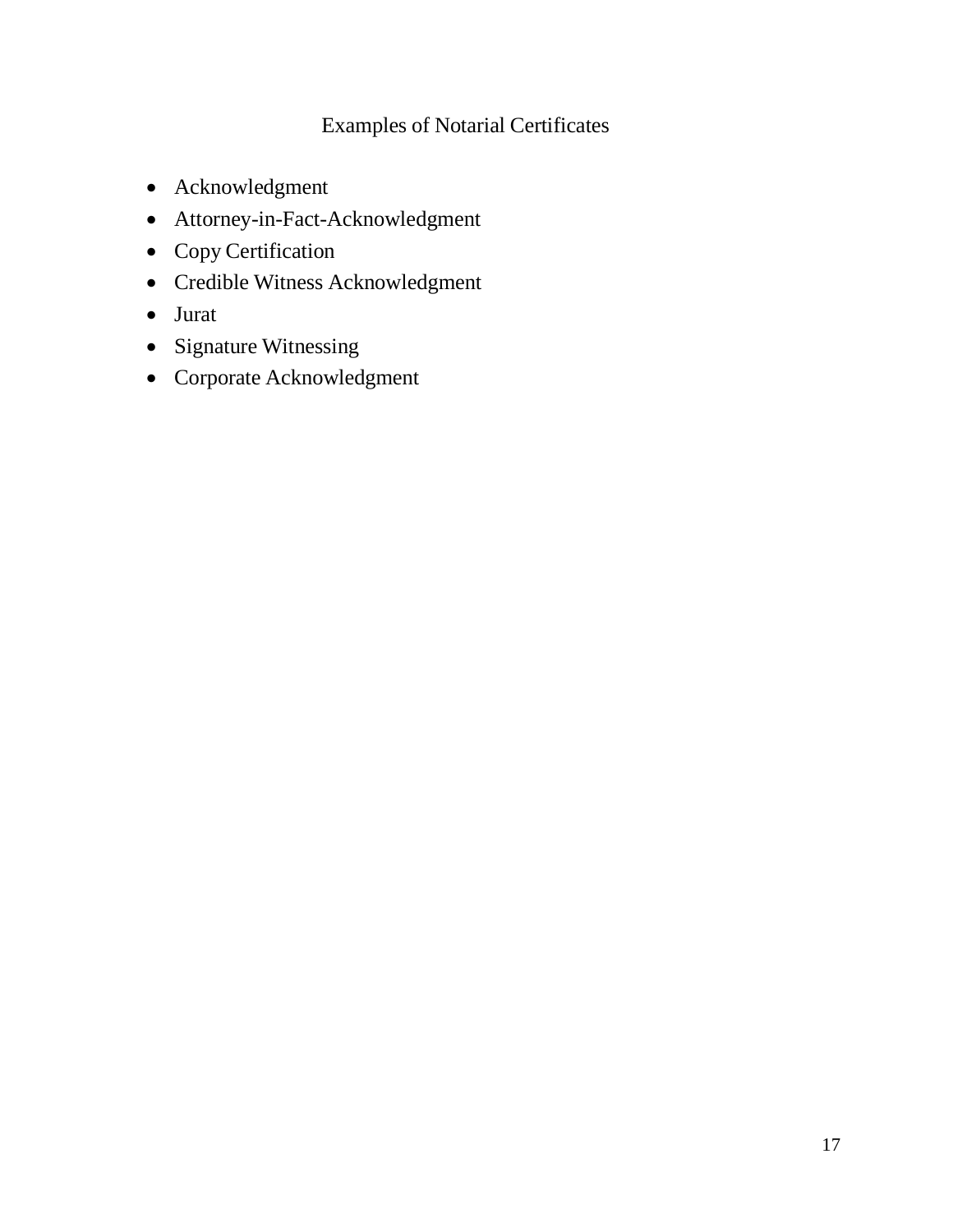# **Acknowledgment**

| State of Utah)                                                                                      |                         |                    |  |
|-----------------------------------------------------------------------------------------------------|-------------------------|--------------------|--|
| ş                                                                                                   |                         |                    |  |
| County of <b>Example 20</b>                                                                         |                         |                    |  |
|                                                                                                     |                         |                    |  |
|                                                                                                     |                         |                    |  |
| month<br>date                                                                                       | year                    | notary public name |  |
|                                                                                                     |                         |                    |  |
| public, personally appeared example and the basis of satisfactory                                   |                         |                    |  |
|                                                                                                     | name of document signer |                    |  |
| evidence to be the person(s) whose name(s) (is/are) subscribed to this instrument, and acknowledged |                         |                    |  |
|                                                                                                     |                         |                    |  |
| (he/she/they) executed the same.                                                                    |                         |                    |  |
|                                                                                                     |                         |                    |  |
| Witness my hand and official seal.                                                                  |                         |                    |  |
|                                                                                                     |                         |                    |  |
|                                                                                                     |                         |                    |  |

*(notary signature)*

\_\_\_\_\_\_\_\_\_\_\_\_\_\_\_\_\_\_\_\_\_\_\_\_\_\_\_\_\_\_\_\_\_\_\_\_\_

(*seal)*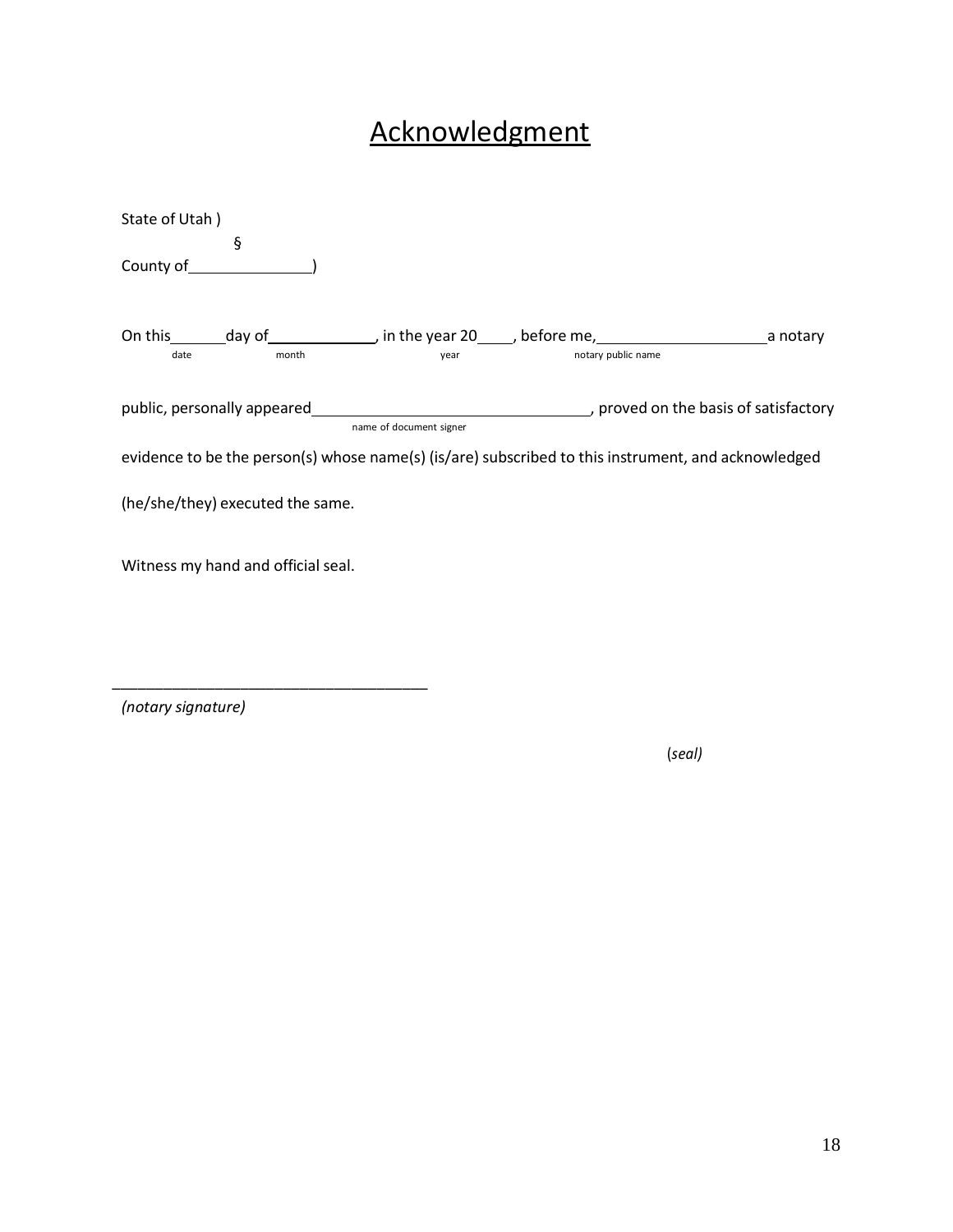### Attorney-in-Fact Acknowledgment

| State of Utah)                                                                                                                                                                                                           |                                |                                                                                                                |
|--------------------------------------------------------------------------------------------------------------------------------------------------------------------------------------------------------------------------|--------------------------------|----------------------------------------------------------------------------------------------------------------|
| ş                                                                                                                                                                                                                        |                                |                                                                                                                |
| On this _______ day of _______________, in the year 20________, personally appeared before me<br>month<br>day and the state of the state of the state of the state of the state of the state of the state of the state o | year                           |                                                                                                                |
| person appearing before notary                                                                                                                                                                                           |                                | who being by me duly sworn/affirmed, did say that he/she                                                       |
| behalf                                                                                                                                                                                                                   | person represented             | is the attorney-in-fact of same state is the attorney-in-fact of series and that said instrument was signed on |
| person represented                                                                                                                                                                                                       | person appearing before notary | acknowledged to me that contains a series and acknowledged to me that                                          |
| he/she as such attorney-in-fact executed the same.                                                                                                                                                                       |                                |                                                                                                                |
|                                                                                                                                                                                                                          |                                |                                                                                                                |

*(notary signature)*

\_\_\_\_\_\_\_\_\_\_\_\_\_\_\_\_\_\_\_\_\_\_\_\_\_\_\_\_\_\_\_\_\_\_\_\_\_

*(notary seal)*

**NOTE:** The Attorney-in-Fact would sign the signer's name on the document AND must also sign his/her name as "attorney-in-fact."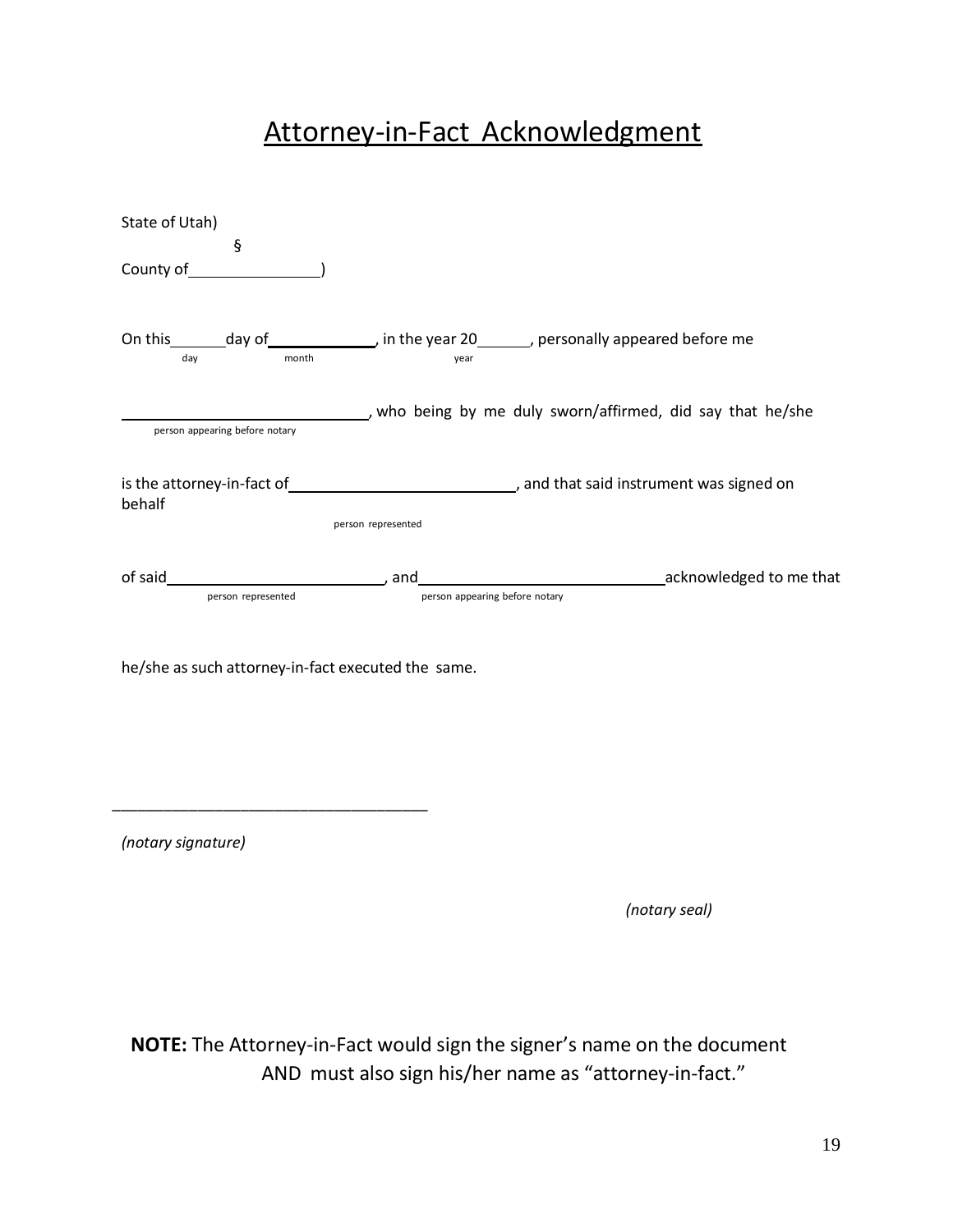# Copy Certification

| State of Utah)                                                                                  |       |                                                                     |           |
|-------------------------------------------------------------------------------------------------|-------|---------------------------------------------------------------------|-----------|
| ş                                                                                               |       |                                                                     |           |
| County of                                                                                       |       |                                                                     |           |
| On this<br>day of<br>date                                                                       | month | , in the year 20 , I certify that the preceding or attached<br>year |           |
| document, is a true, exact and unaltered photocopy of                                           |       |                                                                     | and that, |
|                                                                                                 |       | description of document                                             |           |
| to the best of my knowledge, the photocopied document is neither a public record nor a publicly |       |                                                                     |           |
| recorded document.                                                                              |       |                                                                     |           |

Witness my hand and official seal.

\_\_\_\_\_\_\_\_\_\_\_\_\_\_\_\_\_\_\_\_\_\_\_\_\_\_\_\_\_\_\_\_\_\_\_\_\_

*(notary signature)*

(*seal)*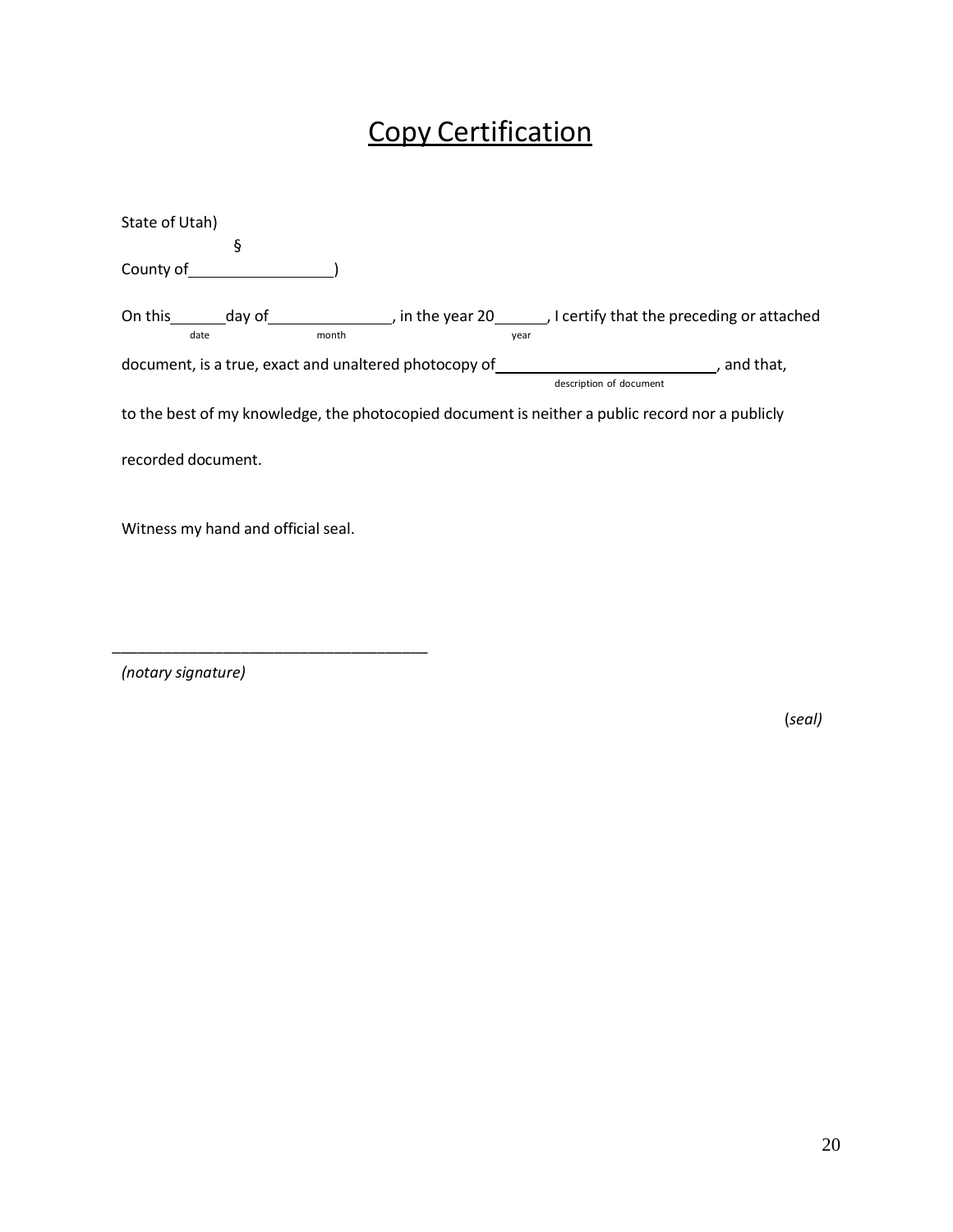# Credible Witness Acknowledgment

| State of Utah)                                                                                                 |                                                                    |
|----------------------------------------------------------------------------------------------------------------|--------------------------------------------------------------------|
| ş                                                                                                              |                                                                    |
| County of ware and county of ware and counter-                                                                 |                                                                    |
|                                                                                                                |                                                                    |
| On this ________ day of _______________, in the year 20_______, personally appeared before me<br>month<br>date | year                                                               |
|                                                                                                                | and satisfactorily proved to be the signer of the above document ( |
| name of document signer                                                                                        |                                                                    |
|                                                                                                                |                                                                    |
| name of credible witness                                                                                       |                                                                    |
| and credible witness for that purpose, by me duly sworn, and (he/she) acknowledged that (he/she)               |                                                                    |
| executed the same.                                                                                             |                                                                    |
| Witness my hand and official seal.                                                                             |                                                                    |
|                                                                                                                |                                                                    |

*(notary signature)*

\_\_\_\_\_\_\_\_\_\_\_\_\_\_\_\_\_\_\_\_\_\_\_\_\_\_\_\_\_\_\_\_\_\_\_\_\_

*(notary seal)*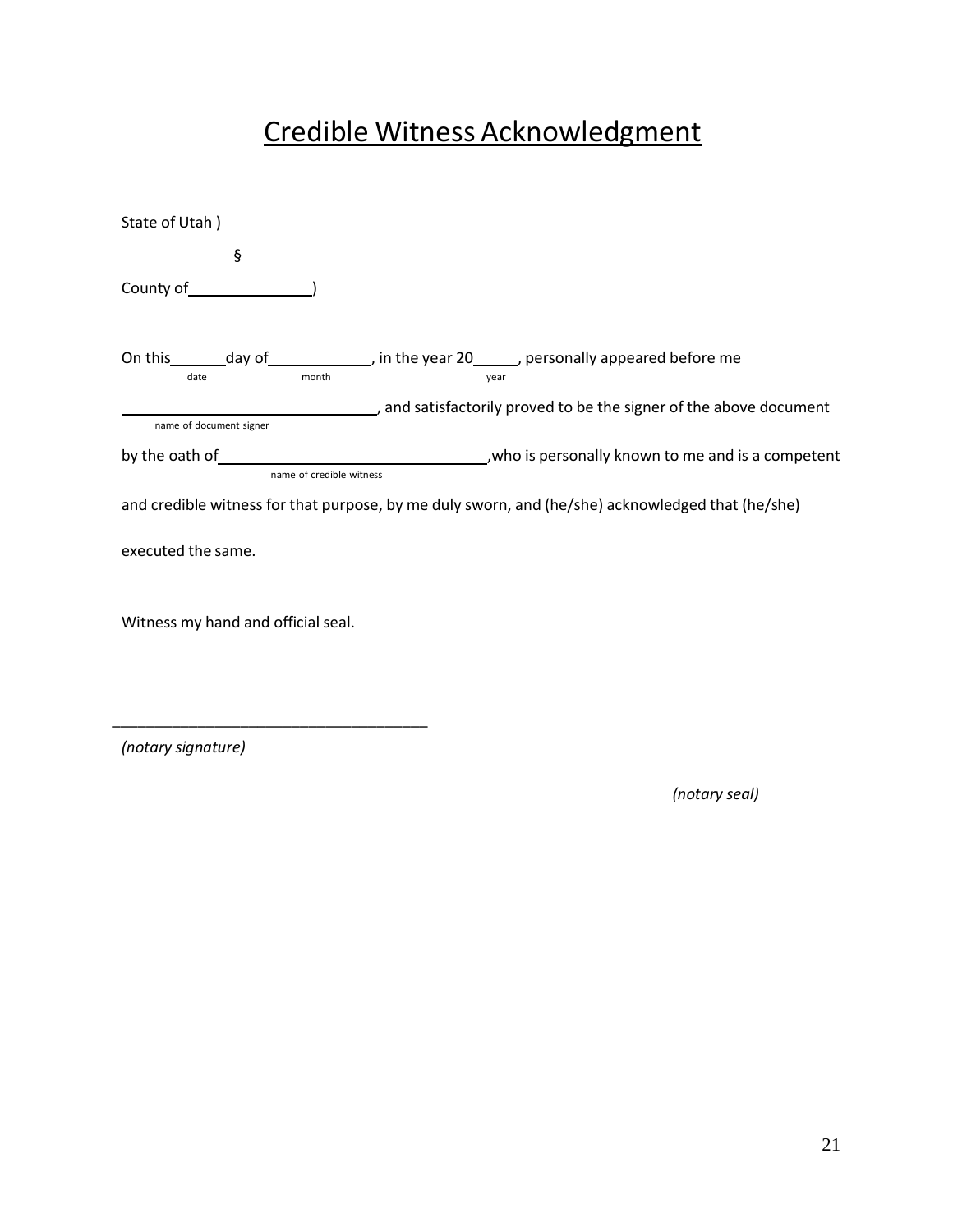### **Jurat**

State of Utah) § County of <u>Same and County of</u> Subscribed and sworn to before me on this \_\_\_\_\_\_\_\_\_\_\_of \_\_\_\_\_\_\_\_\_\_\_\_\_\_\_\_\_\_, in the year 20 \_\_\_\_\_\_\_, by date month month year . name of document signer

Witness my hand and official seal.

\_\_\_\_\_\_\_\_\_\_\_\_\_\_\_\_\_\_\_\_\_\_\_\_\_\_\_\_\_\_\_\_\_\_\_\_\_

*(notary signature)*

(*seal)*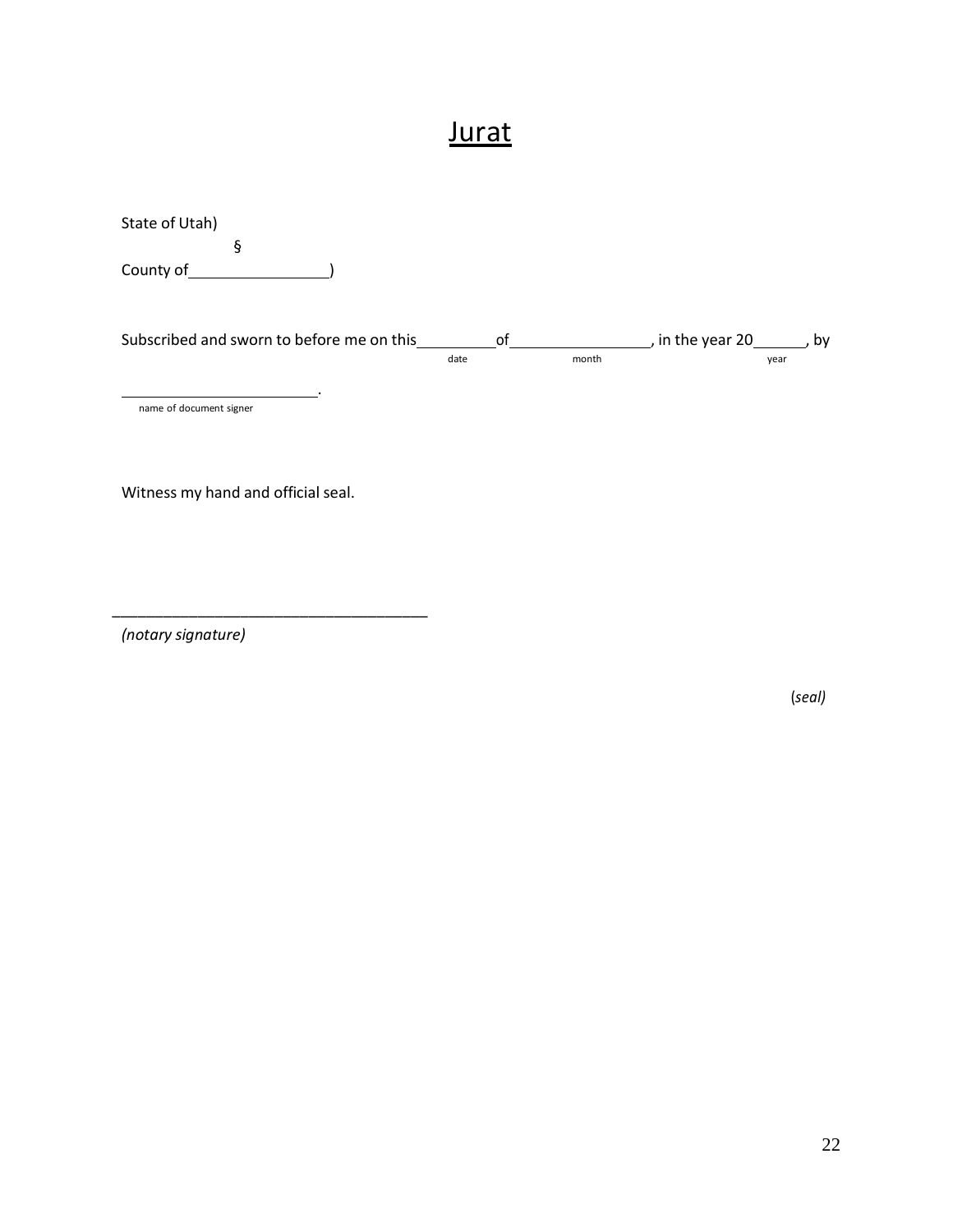### Signature Witnessing

| State of Utah)                                                                                                        |                                                                                                                   |
|-----------------------------------------------------------------------------------------------------------------------|-------------------------------------------------------------------------------------------------------------------|
| ş                                                                                                                     |                                                                                                                   |
| County of the country of the country of                                                                               |                                                                                                                   |
| On this _________________day of ______________________, in the year______ before me, _______________<br>date<br>month | name of notary public<br><b>vear</b> and <b>vear</b>                                                              |
| name of document signer                                                                                               | personally appeared example and the proved to me through satisfactory evidence                                    |
| form of identification                                                                                                | of identification, which was expansion of identification, which was the set of the person whose name is signed on |
| the preceding or attached document in my presence.                                                                    |                                                                                                                   |

(*notary signature*) *(seal)*

\_\_\_\_\_\_\_\_\_\_\_\_\_\_\_\_\_\_\_\_\_\_\_\_\_\_\_\_\_\_\_\_\_\_\_\_\_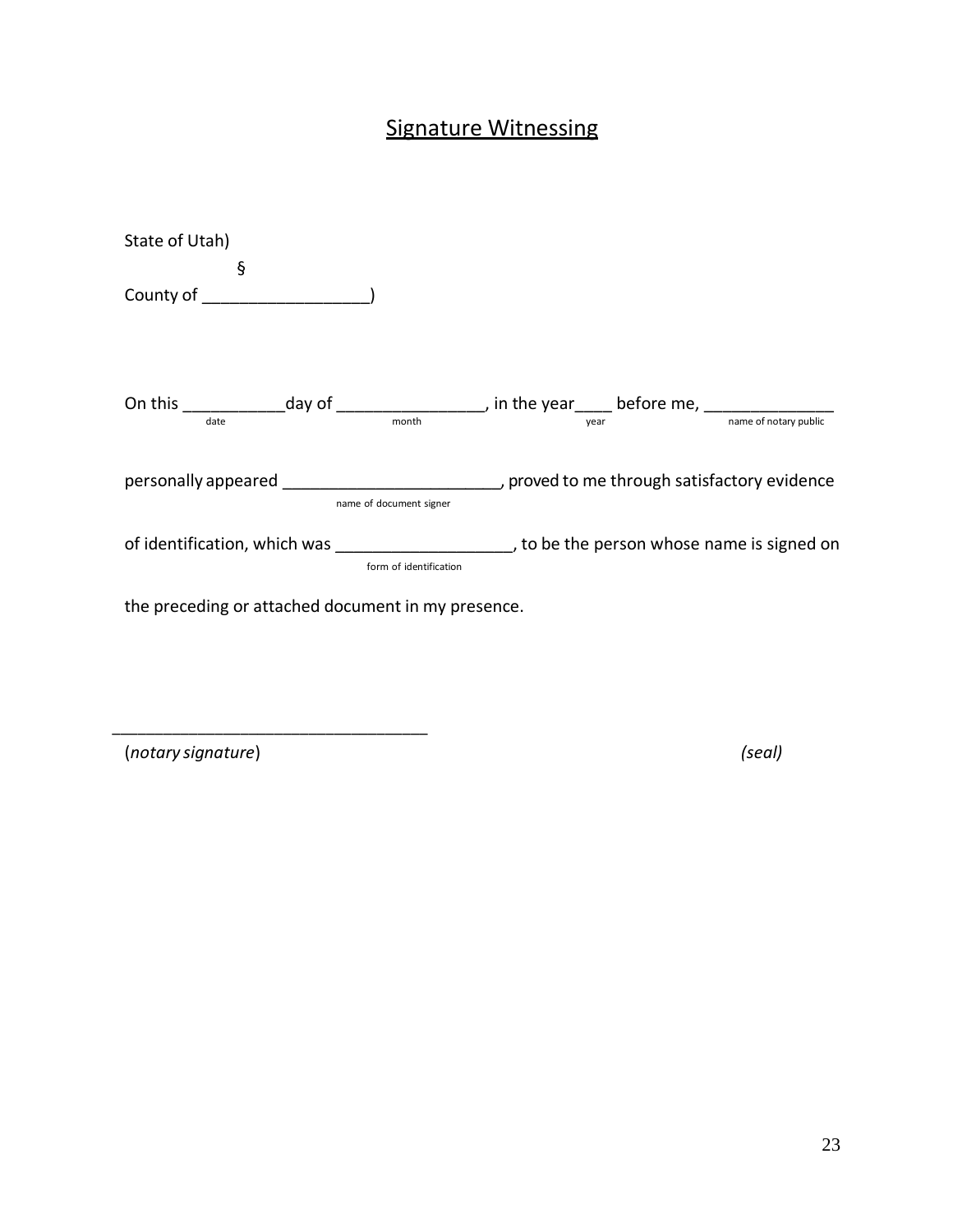# Corporate Acknowledgment

| State of Utah)                                                                                                                                   |                         |                                                                     |
|--------------------------------------------------------------------------------------------------------------------------------------------------|-------------------------|---------------------------------------------------------------------|
| $\S$                                                                                                                                             |                         |                                                                     |
|                                                                                                                                                  |                         |                                                                     |
| On this $\frac{1}{\text{date}}$ day of $\frac{1}{\text{month}}$ , in the year 20 $\frac{1}{\text{year}}$ , personally appeared before me<br>date |                         |                                                                     |
| name of document signer                                                                                                                          |                         | whose identity is personally known to me (or proven on the basis of |
| satisfactory evidence) and who by me duly sworn/affirmed, did say that he/she is the                                                             |                         |                                                                     |
|                                                                                                                                                  |                         | end that said document was                                          |
| title of office                                                                                                                                  | name of corporation     |                                                                     |
| signed by him/her in behalf of said Corporation by Authority of its Bylaws, or (Resolution of its                                                |                         |                                                                     |
|                                                                                                                                                  |                         |                                                                     |
|                                                                                                                                                  | name of document signer |                                                                     |
| said Corporation executed the same.                                                                                                              |                         |                                                                     |
|                                                                                                                                                  |                         |                                                                     |
| Witness my hand and official seal.                                                                                                               |                         |                                                                     |
|                                                                                                                                                  |                         |                                                                     |
|                                                                                                                                                  |                         |                                                                     |

*(notary signature)*

*(notary seal)*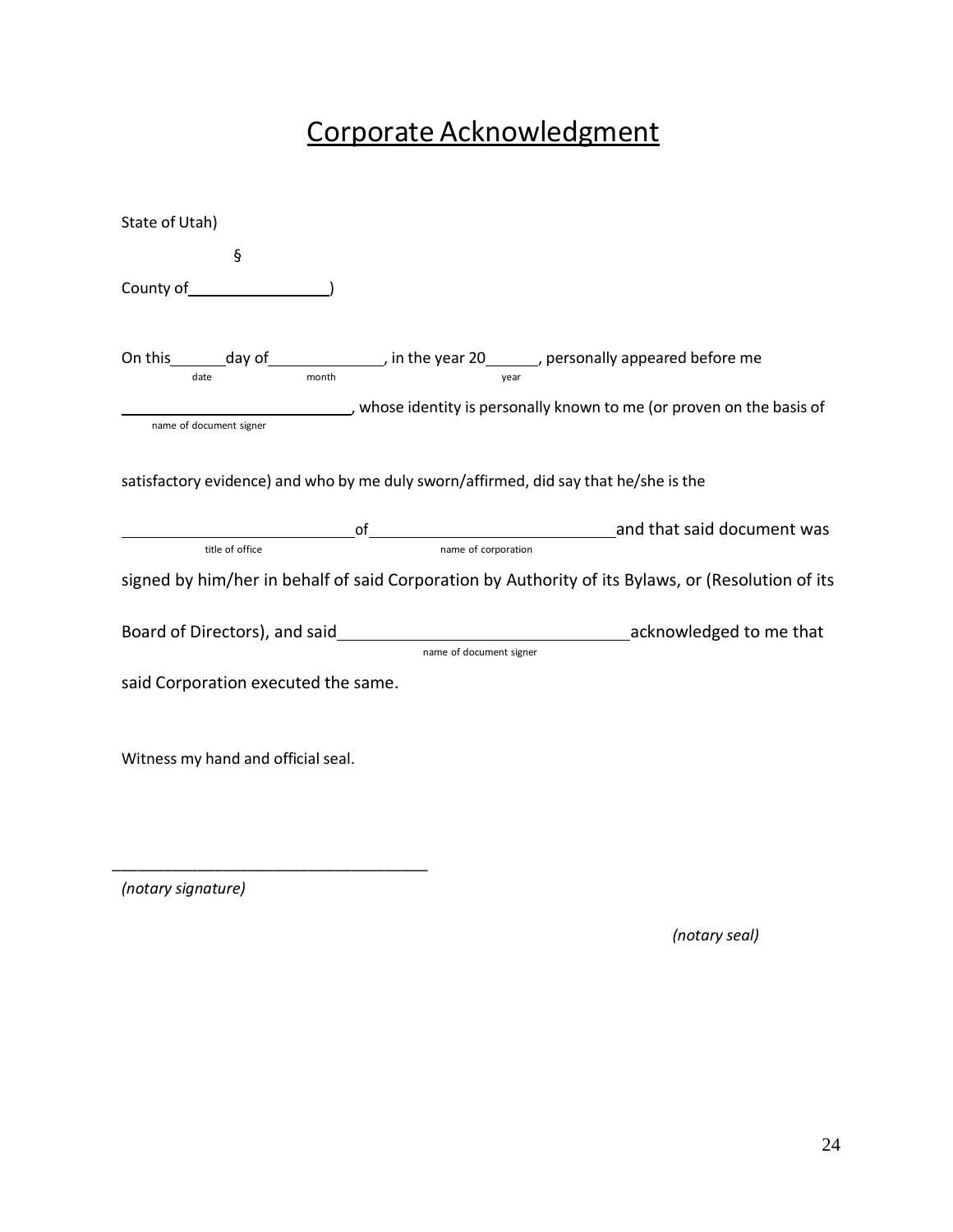# **Notaries Public Reform Act**

### Title 46, Chapter 1

### **46-1-2 DEFINITIONS**

As used in this chapter:

- 1. **"Acknowledgment"** means a notarial act in which a notary certifies that a signer, whose identity is personally known to the notary or proven on the basis of satisfactory evidence, has admitted, in the presence of the notary, to voluntarily signing a document for the document's stated purpose.
- 2. **"Before me"** means that an individual appears in the presence of the notary.
- 3. **"Commission"** means:
	- a. To empower to perform notarial acts; or
	- b. The written document that gives authority to perform notarial acts, including the certificate of authority of notary public that the lieutenant governor issues to a notary.
- 4. **"Copy Certification"** means a notarial act in which a notary certifies that a photocopy is an accurate copy of a document that is neither a public record nor publicly recorded.
- 5. **"Electronic Recording"** means the audio and video recording, described in subsection 46-1-3.6(3), of a remote notarization.
- 6. **"Electronic Seal"** means an electronic version of the seal described in section 46- 1-16, that conforms with rules made under subsection  $46-1-3.7(1)(d)$ , that a remote notary may attach to a notarial certificate to complete a remote notarization.
- 7. **"Electronic Signature"** means the same as that term is defined in section 46-4- 102.
- 8. **"in the presence of the notary"** means that an individual:
	- a. is physically present with the notary in close enough proximity to see and hear the notary; or
	- b. Communicates with a remote notary by means of an electronic device or process that:
		- i. Allows the individual and remote notary to communicate with one another simultaneously by sight and sound; and
		- ii. Complies with rules made under section 46-1-3.7.
- 9. **"Jurat"** means a notarial act in which a notary certifies:
	- a. The identity of a signer who:
		- i. Is personally known to the notary; or
		- ii. Provides the notary satisfactory evidence of the signer's identity;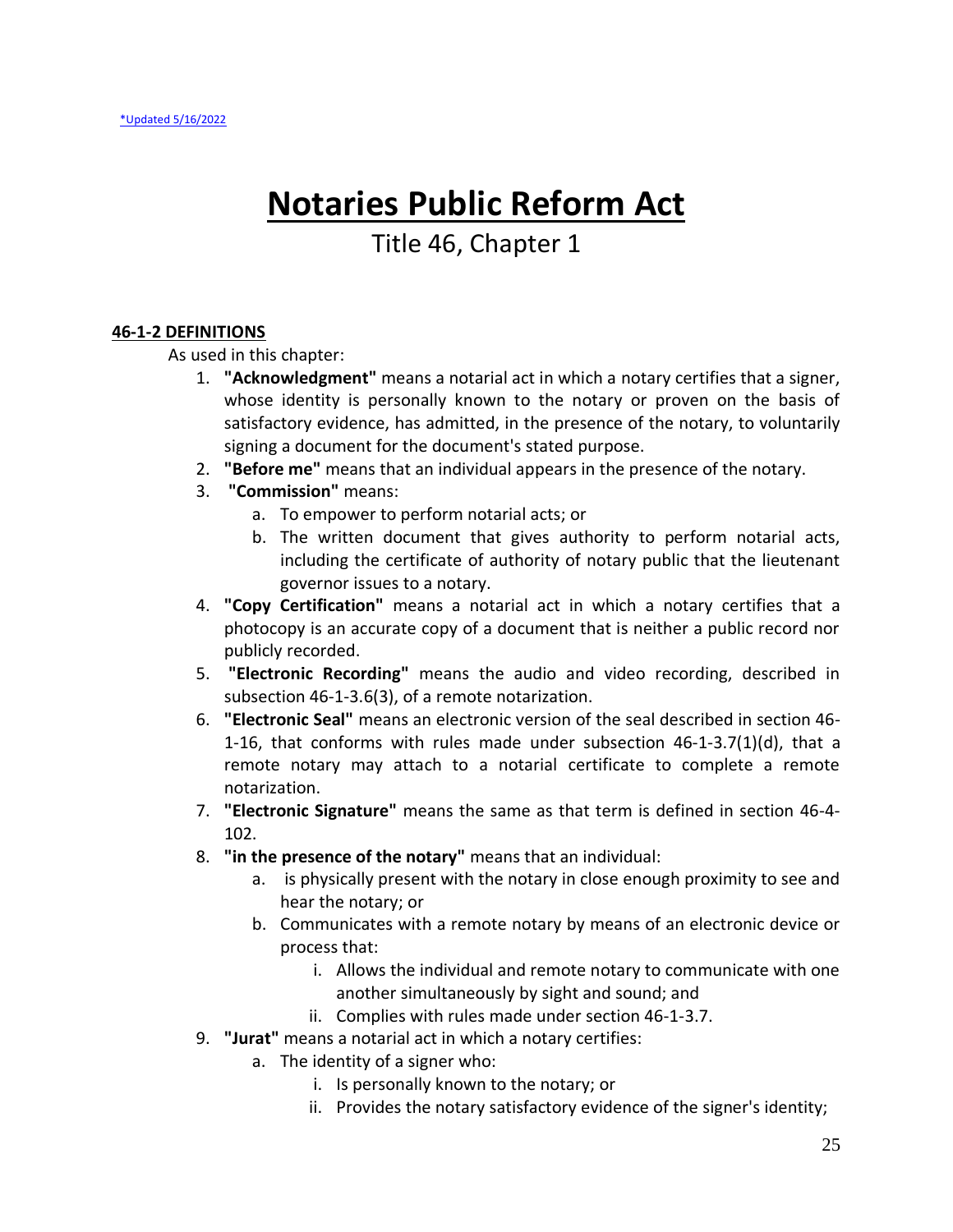- b. That the signer affirms or swears an oath attesting to the truthfulness of a document; and
- c. That the signer voluntarily signs the document in the presence of the notary.
- 10. **"Notarial Act" or "Notarization**" means an act that a notary is authorized to perform under section 46-1-6. (11)
- 11. **"Notarial Certificate"** means the affidavit described in section 46-1-6.5 that is:
	- a. A part of or attached to a notarized document; and
	- b. Completed by the notary and bears the notary's signature and official seal.
- 12. **"Notary"** means
	- a. An individual commissioned to perform notarial acts under this chapter.
	- b. "notary" includes a remote notary.
- 13. **"Oath" Or "Affirmation"** means a notarial act in which a notary certifies that a person made a vow or affirmation in the presence of the notary on penalty of perjury.
- 14. **"Official Misconduct"** means a notary's performance of any act prohibited or failure to perform any act mandated by this chapter or by any other law in connection with a notarial act.
- 15. **"Official Seal"** means
	- a. The seal described in section 46-1-16 that a notary may attach to a notarial certificate to complete a notarization.
	- b. "official seal" includes an electronic seal.
- 16. **"Personally Known"** means familiarity with an individual resulting from interactions with that individual over a period of time sufficient to eliminate every reasonable doubt that the individual has the identity claimed.
- 17. **"Remote Notarization"** means a notarial act performed by a remote notary in accordance with this chapter for an individual who is not in the physical presence of the remote notary at the time the remote notary performs the notarial act.
- 18. **"remote notary"** means a notary that holds an active remote notary certification under section 46-1-3.5.
- 19. **"Satisfactory Evidence of Identity"** means (for both an in-person and remote notarization, identification of an individual based on):
	- a. Subject to subsection
		- i. Valid personal identification with the individual's photograph, signature, and physical description that the united states government, any state within the united states, or a foreign government issued;
	- b. Subject to subsection, a valid passport that any nation issues; or
	- c. The oath or affirmation of a credible person who is personally known to the notary and who personally knows the individual; and
		- i. For a remote notarization only, a third party's affirmation of an individual's identity in accordance with rules made under section 46-1-3.7 by means of: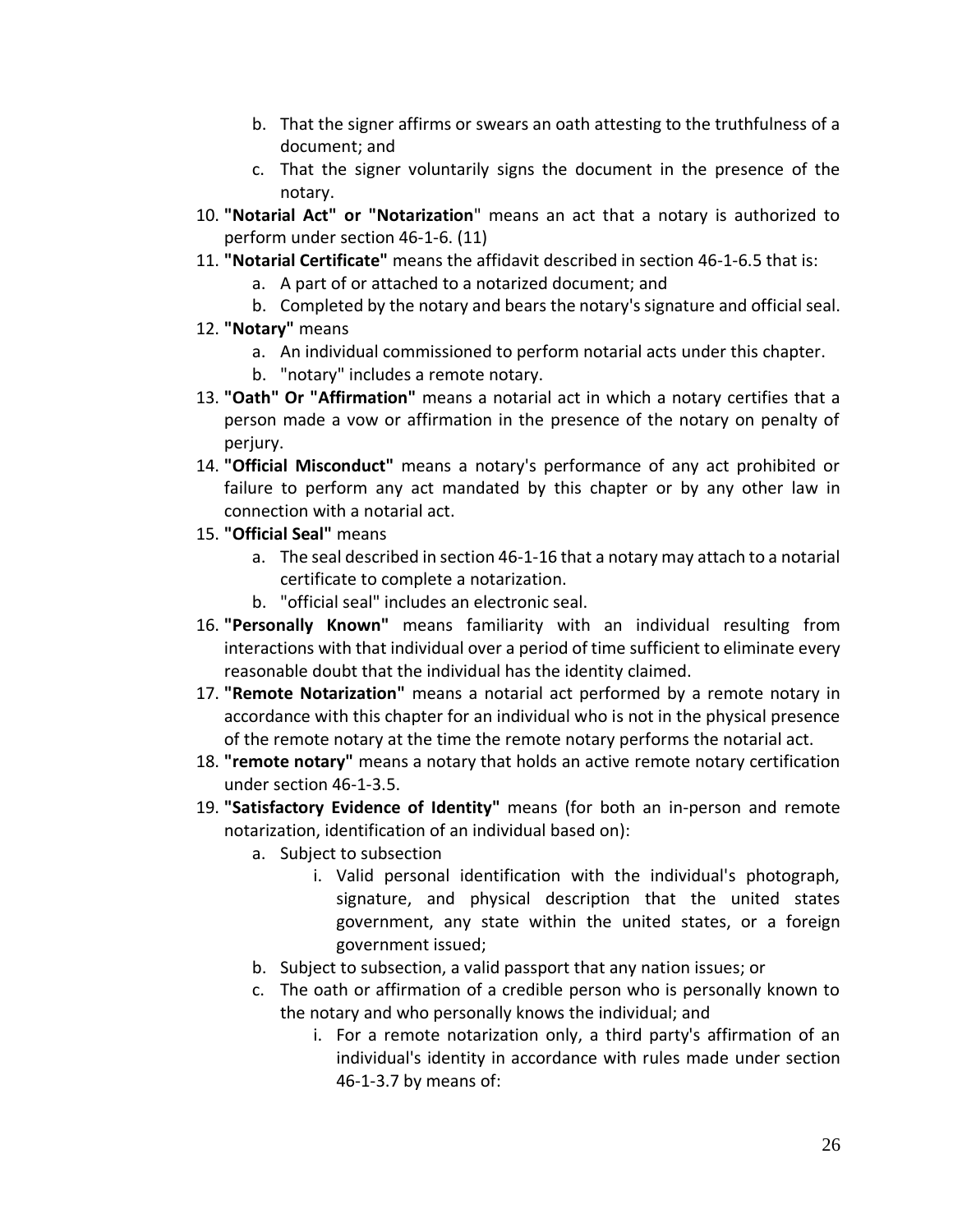- I. Dynamic knowledge-based authentication, which may include requiring the individual to answer questions about the individual's personal information obtained from public or proprietary data sources; or
- II. Analysis of the individual's biometric data, which may include facial recognition, voiceprint analysis, or fingerprint analysis.
- d. "Satisfactory evidence of identity," for a remote notarization, requires the identification described in subsection (19)(a)(i)(a) or passport described in subsection (19)(a)(i)(b) to be verified through public or proprietary data sources in accordance with rules made under section 46-1-3.7. (c)
- e. "Satisfactory evidence of identity" does not include:
	- i. A driving privilege card under subsection 53-3-207(10); or
	- ii. Another document that is not considered valid for identification.
- 20. **"Signature Witnessing"** means a notarial act in which an individual:
	- a. Appears in the presence of the notary and presents a document;
	- b. Provides the notary satisfactory evidence of the individual's identity, or is personally known to the notary; and
	- c. Signs the document in the presence of the notary.

Amended by chapter 192, 2019 general session

### **46-1-3 QUALIFICATIONS -- APPLICATION FOR NOTARIAL COMMISSION REQUIRED -- TERM**

- 1. Except as provided in subsection (4), and subject to section 46-1-3.5, the lieutenant governor shall commission as a notary any qualified individual who submits an application in accordance with this chapter.
- 2. To qualify for a notarial commission an individual shall:
	- a. Be at least 18 years old;
	- b. Lawfully reside in the state or be employed in the state for at least 30 days immediately before the individual applies for a notarial commission;
	- c. Be able to read, write, and understand English;
	- d. Submit an application to the lieutenant governor containing no significant misstatement or omission of fact, that includes:
		- i. The individual's:
			- A. Name as it will appear on the commission;
			- B. Residential address;
			- C. Business address;
			- D. Daytime telephone number; and
			- E. Date of birth;
		- ii. An affirmation that the individual meets the requirements of this section;
		- iii. An indication of any criminal convictions the individual has received, including a plea of admission or no contest;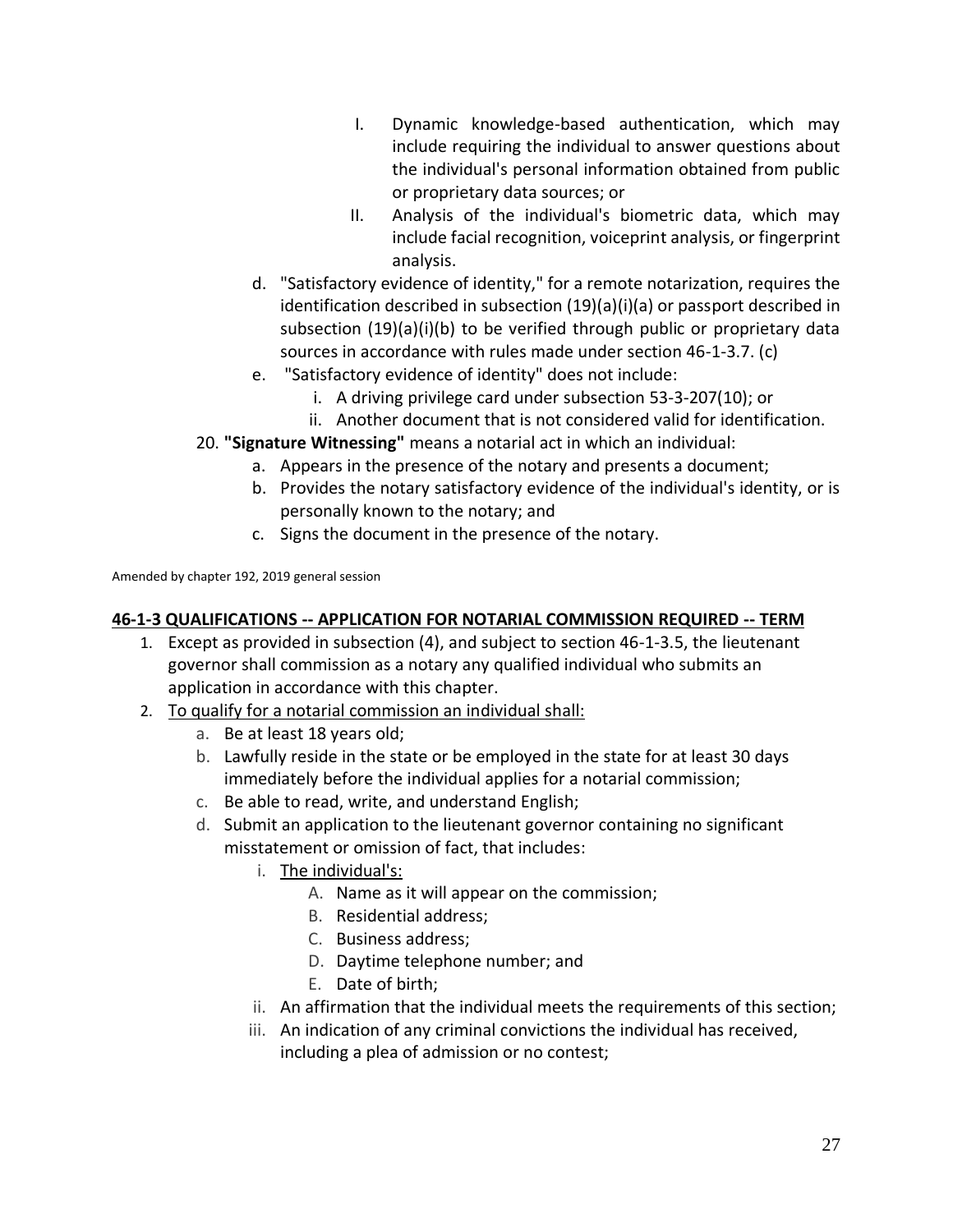- iv. All issuances, denials, revocations, suspensions, restrictions, and resignations of a notarial commission or other professional license involving the applicant in this or any other state;
- v. An indication that the individual has passed the examination described in subsection (6); and
- vi. Payment of an application fee that the lieutenant governor establishes in accordance with section 63j-1-504;
- e. Be a united states citizen; or
	- i. Have permanent resident status under section 245 of the immigration and nationality act; and
	- ii. Submit to a background check described in subsection (3).
- 3.
- a. The lieutenant governor shall:
	- i. Request the division of human resource management to perform a criminal background check under subsection 53-10-108(16) on each individual who submits an application under this section;
	- ii. Require an individual who submits an application under this section to provide a signed waiver on a form provided by the lieutenant governor that complies with subsection 53-10-108(4); and
	- iii. Provide the division of human resource management the personal identifying information of each individual who submits an application under this section.
- b. The division of human resource management shall:
	- i. Perform a criminal background check under subsection 53-10-108(16) on each individual described in subsection (3)(a)(i); and
	- ii. Provide to the lieutenant governor all information that pertains to the individual described in subsection (3)(a)(i) that the department identifies or receives as a result of the background check.
- 4. The lieutenant governor may deny an application based on:
	- a. The applicant's conviction for a crime involving dishonesty or moral turpitude;
	- b. Any revocation, suspension, or restriction of a notarial commission or professional license issued to the applicant by this or any other state;
	- c. The applicant's official misconduct while acting in the capacity of a notary; or
	- d. The applicant's failure to pass the examination described in subsection (6).
- 5.
- a. An individual whom the lieutenant governor commissions as a notary:
	- i. May perform notarial acts in any part of the state for a term of four years, unless the individual resigns or the commission is revoked or suspended under section 46-1-19; and
	- ii. Except through a remote notarization performed in accordance with this chapter, may not perform a notarial act for another individual who is outside of the state.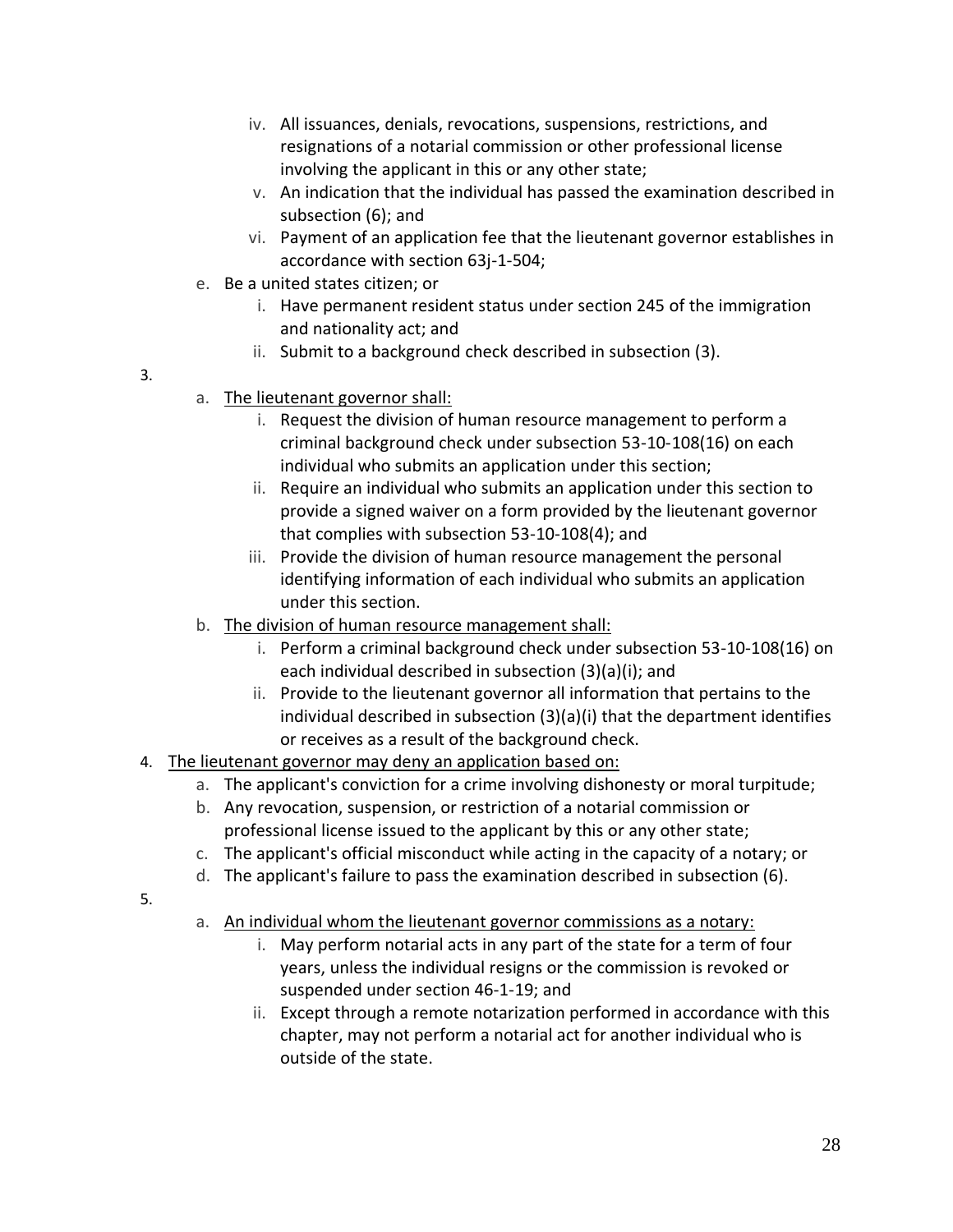- b.
- i. After an individual's commission expires, the individual may not perform a notarial act until the individual obtains a new commission.
- ii. An individual whose commission expires and who wishes to obtain a new commission shall submit a new application, showing compliance with the requirements of this section.
- 6.
- a. Each applicant for a notarial commission shall take an examination that the lieutenant governor approves and submit the examination to a testing center that the lieutenant governor designates for purposes of scoring the examination.
- b. The testing center that the lieutenant governor designates shall issue a written acknowledgment to the applicant indicating whether the applicant passed or failed the examination.

7.

- a. A notary shall maintain permanent residency or employment in the state during the term of the notary's notarial commission.
- b. A notary who does not maintain permanent residency or employment under subsection (7)(a) shall resign the notary's notarial commission in accordance with section 46-1-21.

Amended by chapter 167, 2021 general session Amended by chapter 344, 2021 general session

### **46-1-3.5 REMOTE NOTARY QUALIFICATIONS -- APPLICATION -- AUTHORITY**

- 1. An individual commissioned as a notary, or an individual applying to be commissioned as a notary, under section 46-1-3 may apply to the lieutenant governor for a remote notary certification under this section.
- 2. The lieutenant governor shall certify an individual to perform remote notarizations as a remote notary if the individual:
	- a. Complies with section 46-1-3 to become a commissioned notary;
	- b. Submits to the lieutenant governor, on a form created by the lieutenant governor, a correctly completed application for a remote notary certification; and
	- c. Pays to the lieutenant governor the application fee described in subsection (4).
- 3. The lieutenant governor shall ensure that the application described in subsection (2)(b) requires an applicant to:
	- a. List the applicant's name as it appears or will appear on the applicant's notarial commission;
	- b. Agree to comply with the provisions of this chapter, and rules made under section 46-1-3.7, that relate to a remote notarization; and
	- c. Provide the applicant's email address.
- 4. The lieutenant governor may establish and charge a fee in accordance with section 63j-1-504 to an individual who seeks to obtain remote notary certification under this section.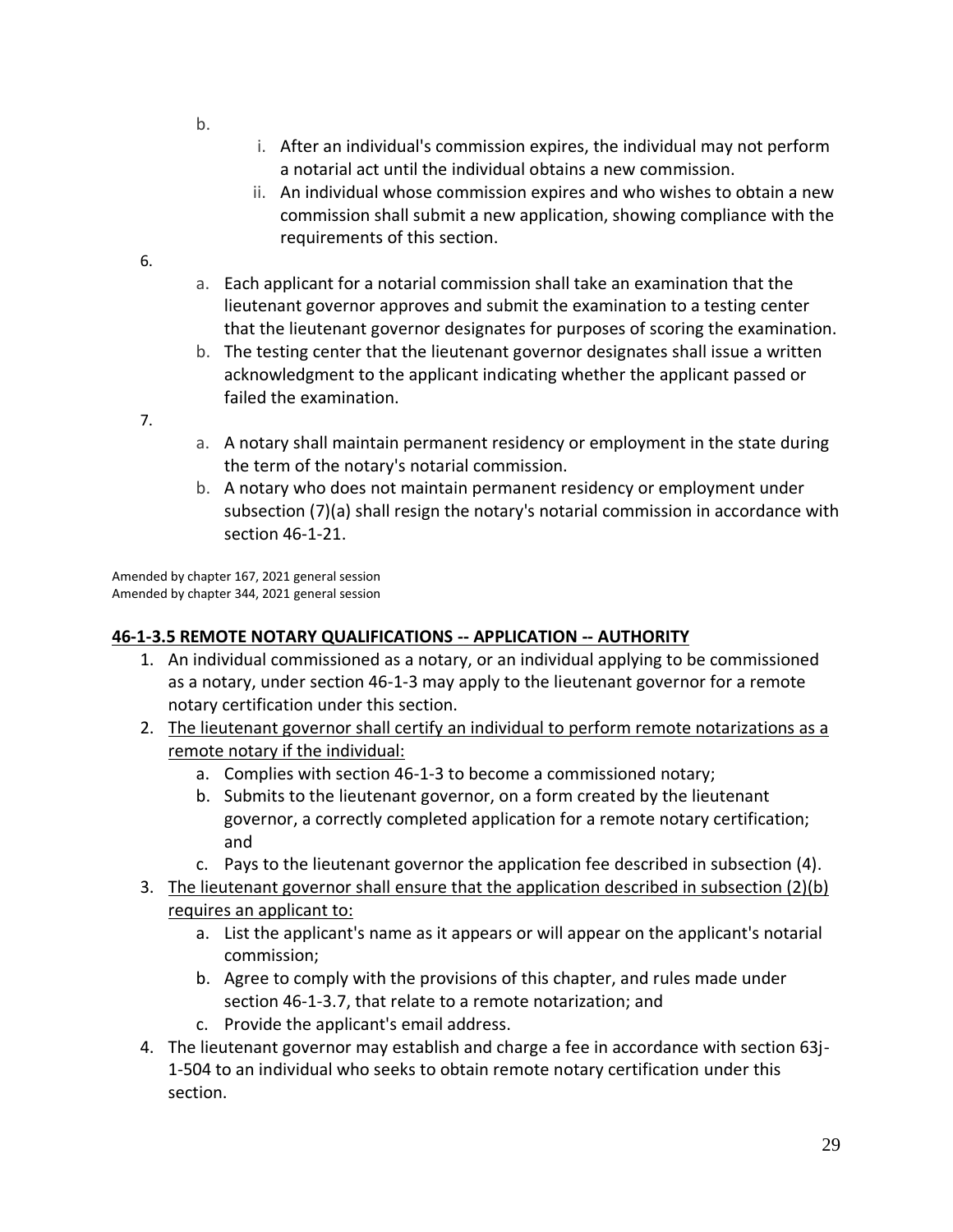Enacted by chapter 192, 2019 general session

### **46-1-3.6 REMOTE NOTARIZATION PROCEDURES**

- 1. A remote notary who receives a remote notary certification under section 46-1-3.5 may perform a remote notarization if the remote notary is physically located in this state.
- 2. A remote notary that performs a remote notarization for an individual that is not personally known to the remote notary shall, at the time the remote notary performs the remote notarization, establish satisfactory evidence of identity for the individual by:
	- a. Communicating with the individual using an electronic device or process that:
		- i. Allows the individual and remote notary to communicate with one another simultaneously by sight and sound; and
		- ii. Complies with rules made under section 46-1-3.7; and
	- b. Requiring the individual to transmit to the remote notary an image of a form of identification described in subsection  $46-1-2(19)(a)(i)(a)$  or passport described in subsection 46-1-2(19) (a)(i)(b) that is of sufficient quality for the remote notary to establish satisfactory evidence of identity.
- 3.
- a. A remote notary shall create an audio and video recording of the performance of each remote notarization and store the recording in accordance with sections 46-1-14 and 46-1-15.
- b. A remote notary shall take reasonable steps, consistent with industry standards, to ensure that any non-public data transmitted or stored in connection with a remote notarization performed by the remote notary is secure from unauthorized interception or disclosure.
- 4. Notwithstanding any other provision of law, a remote notarization lawfully performed under this chapter satisfies any provision of state law that requires an individual to personally appear before, or be in the presence of, a notary at the time the notary performs a notarial act.

Enacted by chapter 192, 2019 general session

### **46-1-3.7 RULEMAKING AUTHORITY FOR REMOTE NOTARIZATION.**

- 1. The director of elections in the office of the lieutenant governor may make rules in accordance with title 63g, chapter 3, Utah administrative rulemaking act, regarding standards for and types of:
	- a. Electronic software and hardware that a remote notary may use to:
		- i. Perform a remote notarization; and
		- ii. Keep an electronic journal under section 46-1-13;
	- b. Public and proprietary data sources that a remote notary may use to establish satisfactory evidence of identity under subsection 46-1-2(19)(b);
	- c. Dynamic knowledge-based authentication or biometric data analysis that a remote notary may use to establish satisfactory evidence of identity under subsection 46-1-2(19)(a)(ii); and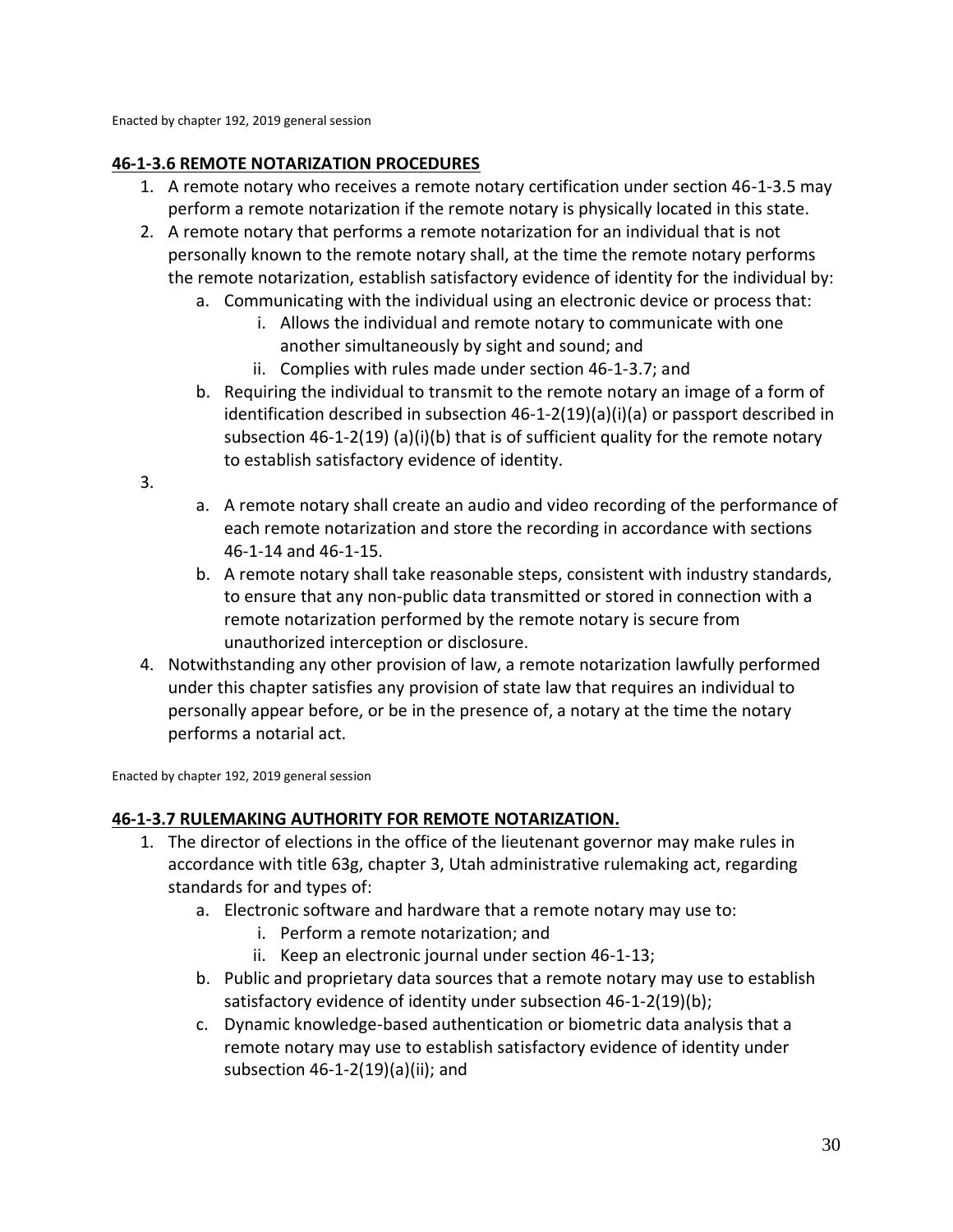- d. Electronic seals a remote notary may use to complete an electronic notarial certificate
- 2. When making a rule under this section, the director of elections in the office of the lieutenant governor shall review and consider standards recommended by one or more national organizations that address the governance or operation of notaries.

Enacted by chapter 192, 2019 general session

### **46-1-4 BOND**

- 1. A notarial commission is not effective until:
	- a. The notary named in the commission takes a constitutional oath of office and files a \$5,000 bond with the lieutenant governor that:
		- i. A licensed surety executes for a term of four years beginning on the commission's effective date and ending on the commission's expiration date; and
		- ii. Conditions payment of bond funds to any person upon the notary's misconduct while acting in the scope of the notary's commission; and
	- b. The lieutenant governor approves the oath and bond described in subsection (1)(a).
- 2. In addition to the requirements described in subsection (1), a remote notary certification described in section 46-1-3.5 is not effective until:
	- a. The notary named in the remote notary certification files with the lieutenant governor evidence that the notary has obtained \$5,000 of bond coverage, in addition to the bond coverage described in subsection (1)(a), that:
		- i. A licensed surety executes for a term that begins on the certification's effective date and ends on the remote notary's commission's expiration date; and
		- ii. Conditions payment of bond funds to any person upon the remote notary's misconduct while acting in the scope of the remote notary's commission; and
	- b. The lieutenant governor approves the additional bond coverage described in subsection (2) (a).

Amended by chapter 192, 2019 general session

### **46-1-6 POWERS AND LIMITATIONS**

- 1. A notary may perform the following acts:
	- a. A jurat;
	- b. An acknowledgment;
	- c. A signature witnessing;
	- d. A copy certification; and
	- e. An oath or affirmation.
- 2. A notary may not:
	- a. Perform an act as a notary that is not described in subsection (1); or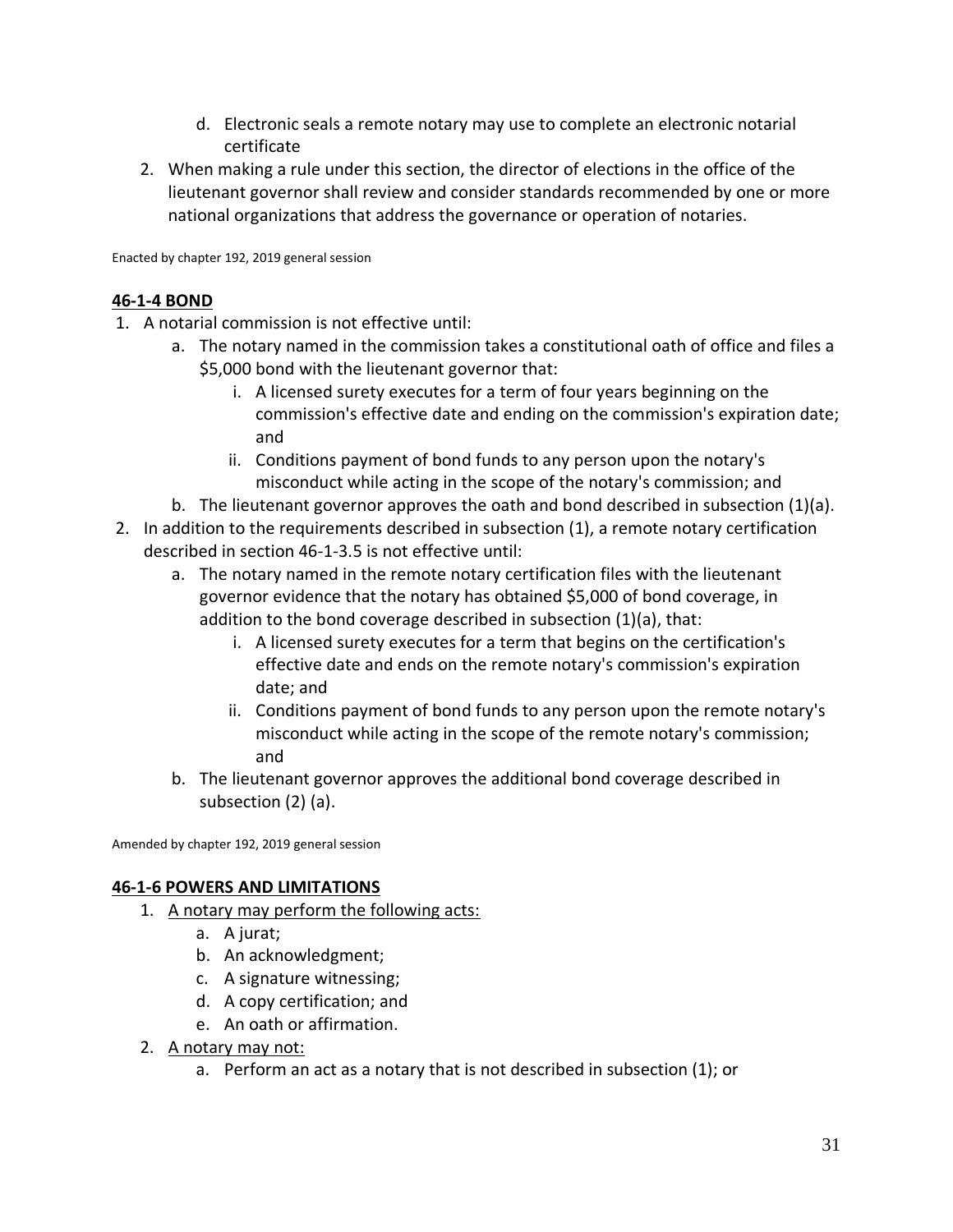b. Perform an act described in subsection (1) if the individual for whom the notary performs the notarial act is not in the presence of the notary at the time the notary performs the act.

Amended by chapter 192, 2019 general session

### **46-1-6.5 FORM OF NOTARIAL CERTIFICATE FOR DOCUMENT NOTARIZATIONS**

- 1. A correctly completed affidavit in substantially the form described in this section, that is included in or attached to a document, is sufficient for the completion of a notarization under this title 46, chapter 1, notaries public reform act.
- 2.
- a. A notary shall ensure that a signer takes the following oath or makes the following affirmation before the notary witnesses the signature for a jurat:
	- i. "Do you swear or affirm under penalty of perjury that the statements in your document are true?"
- b. An affidavit for a jurat that is in substantially the following form is sufficient under subsection
	- i. "State of Utah
		- §

County of

Subscribed and sworn to before me (notary public name), on this (date) day of (month), in the year (year), by (name of document signer). (notary's official seal) \_\_\_\_\_\_\_\_\_\_\_\_\_\_\_\_\_\_\_\_\_\_\_\_\_\_\_\_\_\_\_\_\_\_\_\_ Notary signature".

3. An affidavit for an acknowledgment that is in substantially the following form is sufficient under subsection (1):

"State of Utah

§

County of \_\_\_\_\_\_\_\_\_\_\_\_

On this (date) day of (month), in the year (year), before me (name of notary public), a notary public, personally appeared (name of document signer), proved on the basis of satisfactory evidence to be the person(s) whose name(s) (is/are) subscribed to in this document, and acknowledged (he/she/they) executed the same. (notary's official seal)

Notary signature".

\_\_\_\_\_\_\_\_\_\_\_\_\_\_\_\_\_\_\_\_\_\_\_\_\_\_\_\_\_\_\_\_\_\_\_\_

4. An affidavit for a copy certification that is in substantially the following form is sufficient under subsection (1):

"State of Utah

§

County of **Example 20** 

On this (date) day of (month), in the year (year), i certify that the preceding or attached document is a true, exact, and unaltered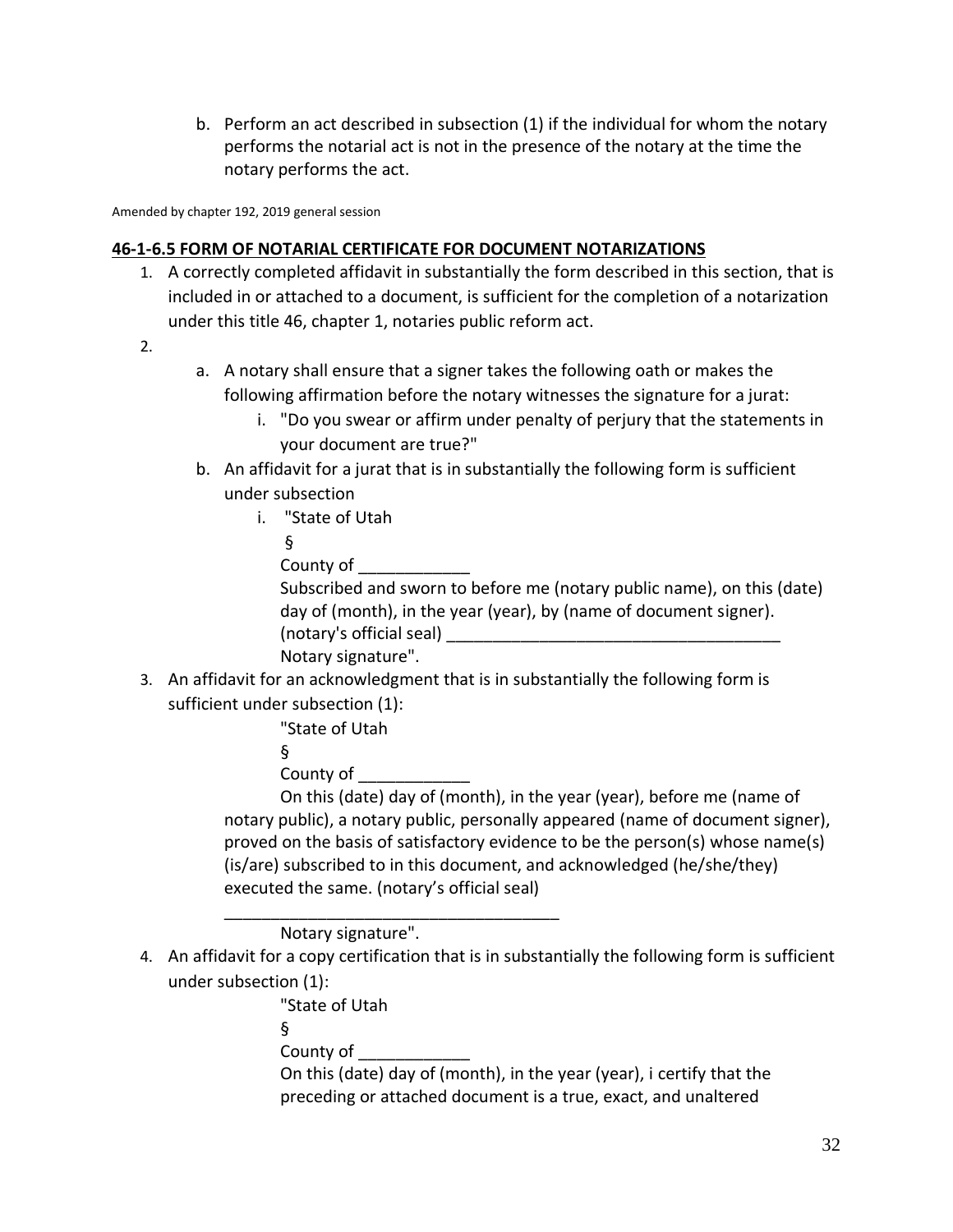photocopy of (description of document), and that, to the best of my knowledge, the photocopied document is neither a public record nor a publicly recorded document. (notary's official seal)

Notary signature".

5. An affidavit for a signature witnessing that is in substantially the following form is sufficient under subsection (1):

\_\_\_\_\_\_\_\_\_\_\_\_\_\_\_\_\_\_\_\_\_\_\_\_\_\_\_\_\_\_\_\_\_\_\_\_

"State of Utah

§

County of

On this (date) day of (month), in the year (year), before me, (name of notary public), personally appeared (name of document signer), proved to me through satisfactory evidence of identification, which was (form of identification), to be the person whose name is signed on the preceding or attached document in my presence. (notary's official seal)

Notary signature".

6. A remote notary shall ensure that the notarial certificate described in this section that is used for a remote notarization includes a statement that the remote notary performed the notarization remotely.

\_\_\_\_\_\_\_\_\_\_\_\_\_\_\_\_\_\_\_\_\_\_\_\_\_\_\_\_\_\_\_\_\_\_\_\_

Amended by chapter 192, 2019 general session

### **46-1-7 DISQUALIFICATIONS**

A notary may not perform a notarial act if the notary:

- 1. is a signer of the document that is to be notarized, except for:
	- a. A self-proved will as provided in section 75-2-504; or
	- b. A self-proved electronic will as provided in section 75-2-1408;
- 2. Is named in the document that is to be notarized except for:
	- a. A self-proved will as provided in section 75-2-504;
	- b. A self-proved electronic will as provided in section 75-2-1408;
	- c. A licensed attorney that is listed in the document only as representing a signer or another person named in the document; or
	- d. A licensed escrow agent, as defined in section 31a-1-301, that:
		- i. Acts as the title insurance producer in signing closing documents; and
		- ii. Is not named individually in the closing documents as a grantor, grantee, mortgagor, mortgagee, trustor, trustee, vendor, vendee, lessor, lessee, buyer, or seller;
- 3. Will receive direct compensation from a transaction connected with a financial transaction in which the notary is named individually as a principal; or
- 4. Will receive direct compensation from a real property transaction in which the notary is named individually as a grantor, grantee, mortgagor, mortgagee, trustor, trustee, beneficiary, vendor, vendee, lessor, lessee, buyer, or seller.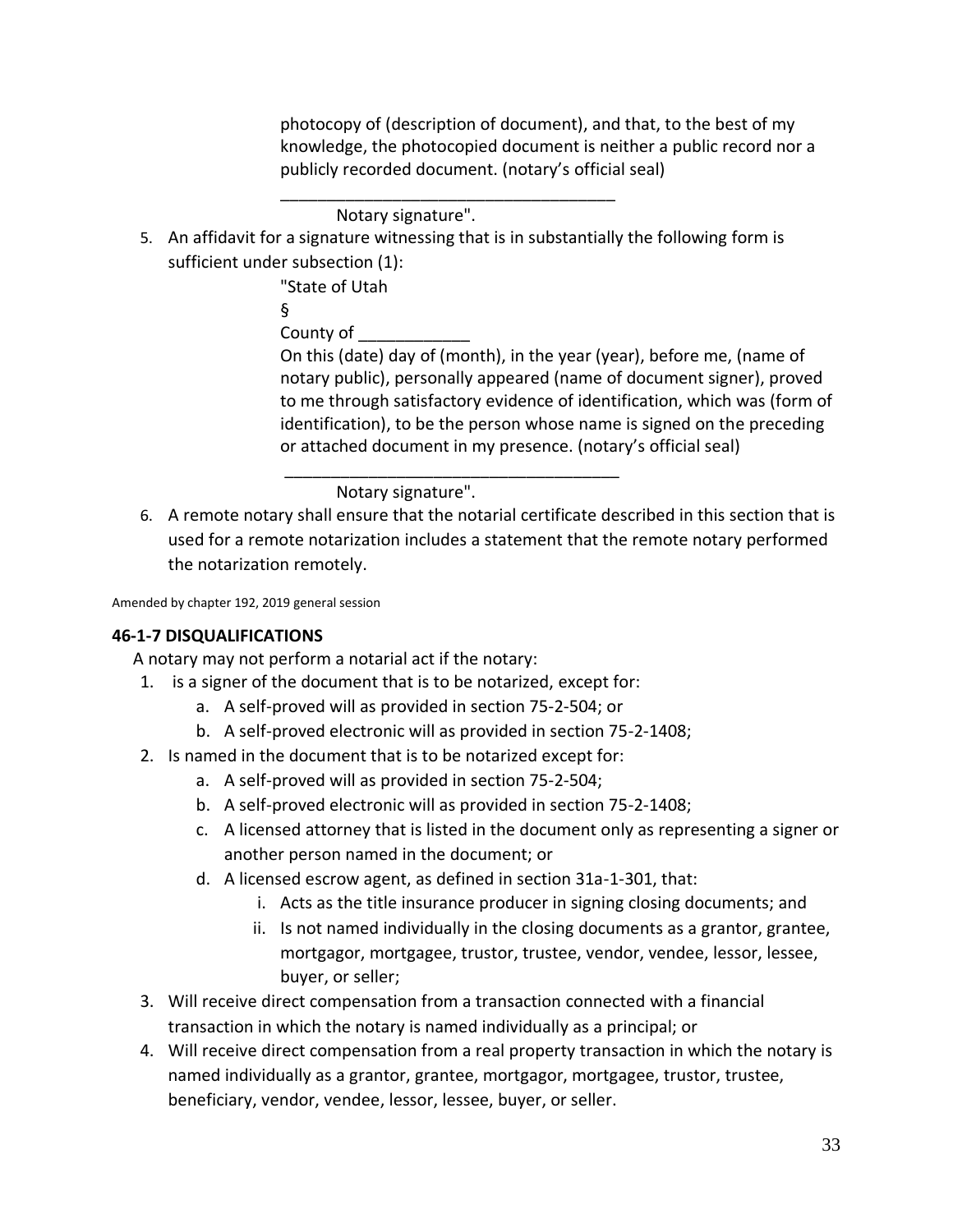Amended by chapter 1, 2020 special session 6

### **46-1-8 IMPARTIALITY**

- 1. A notary may not influence a person to enter into or to refuse to enter into a lawful transaction involving a notarial act by the notary.
- 2. A notary shall perform notarial acts in lawful transactions for any requesting person who tenders the appropriate fee specified in section 46-1-12.

Repealed and re-enacted by chapter 287, 1998 general session

### **46-1-9 FALSE OR INCOMPLETE CERTIFICATE**

A notary may not:

- 1. Execute a certificate containing a statement known by the notary to be false or materially incomplete; or
- 2. Perform any notarial act with intent to deceive or defraud.

Repealed and re-enacted by chapter 287, 1998 general session

### **46-1-10 TESTIMONIALS PROHIBITED**

A notary may not use the notary's title or official seal to endorse or promote any product, service, contest, or other offering.

Amended by chapter 192, 2019 general session

### **46-1-11 PROHIBITED ACTS -- ADVERTISING**

- 1. a non-attorney notary may not provide advice or counsel to another person concerning legal documents or legal proceedings, including immigration matters.
- 2.
- a.
- i. A non-attorney notary who advertises notarial services in any language other than English shall include in the advertisement a notice that the notary public is not an attorney.
- ii. The notice under subsection  $(2)(a)(i)$  must include the fees that a notary may charge pursuant to section 46-1-12 and the following statement: "I am not an attorney licensed to practice law in Utah and may not give legal advice about immigration or any other legal matter or accept fees for legal advice."

b.

- i. The notice required by subsection (2)(a) shall be in English and in the language of the advertisement and in letters of a conspicuous size.
- ii. If the advertisement is by radio or television, the statement may be modified, but must include substantially the same message.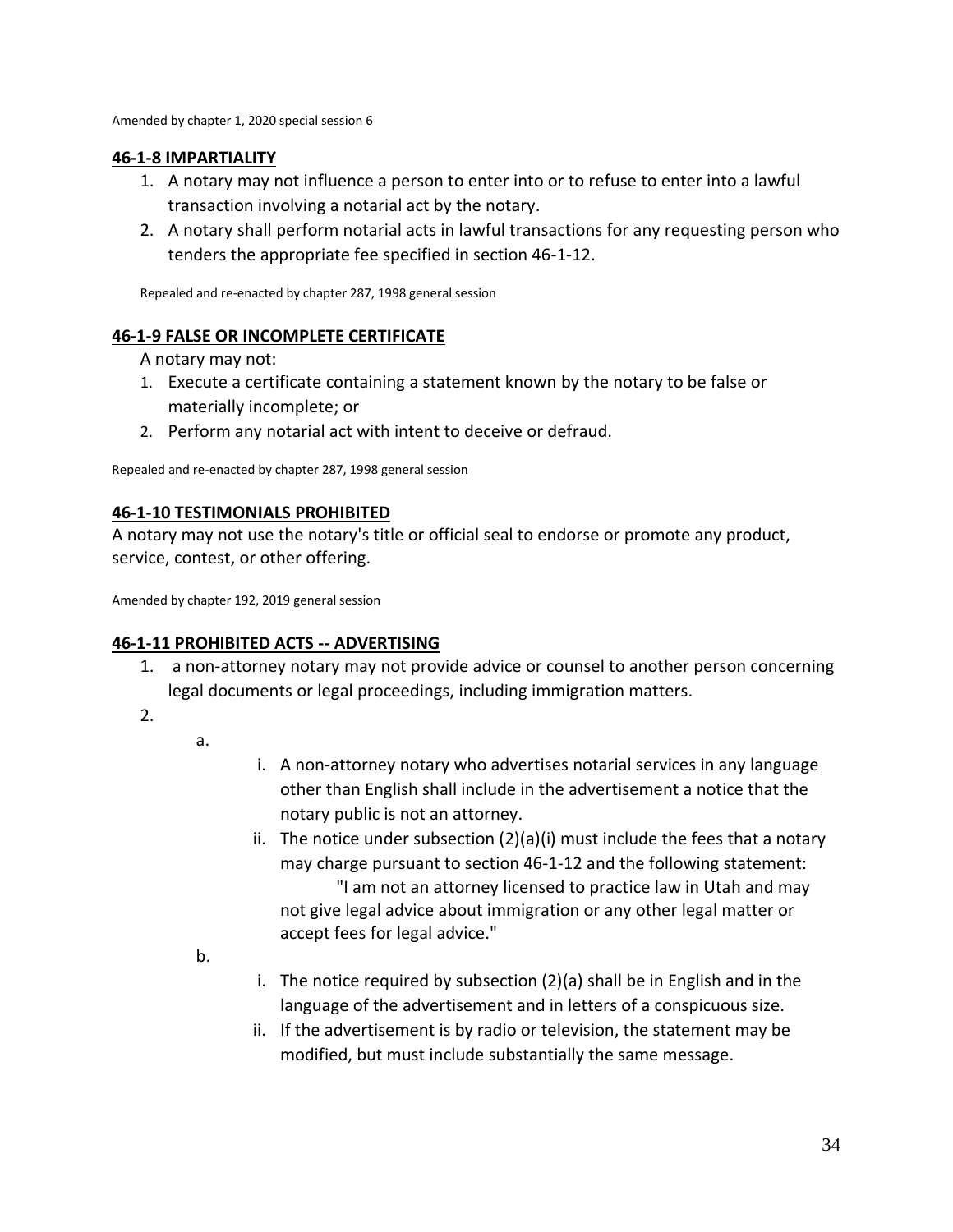- c.
- i. Literal translation of the phrase "notary public" into any language other than English is prohibited if the literal translation implies that the notary is a licensed attorney.
- ii. In this subsection (2)(c), "literal translation" means the translation of a word or phrase without regard to the true meaning of the word or phrase in the language that is being translated.

Amended by chapter 95, 2007 general session

### **46-1-12 FEES AND NOTICE**

- 1.
- a. Except as provided in subsection (1)(b), the maximum fees a notary may charge for notarial acts are:
	- i. For an acknowledgment, \$10 per signature;
	- ii. For a certified copy, \$10 per page certified;
	- iii. For a jurat, \$10 per signature;
	- iv. For an oath or affirmation without a signature, \$10 per person; and
	- v. For each signature witnessing, \$10
- b. The maximum fee a remote notary may charge for an item described in subsection (1)(a) that the remote notary performs as a part of a remote notarization is \$25.
- 2. A notary may charge a travel fee, not to exceed the approved federal mileage rate, when traveling to perform a notarial act if:
	- a. The notary explains to the person requesting the notarial act that the travel fee is separate from the notarial fee in subsection (1) and is neither specified nor mandated by law; and
	- b. The notary and the person requesting the notarial act agree upon the travel fee in advance.
- 3. A notary shall display an English -language schedule of fees for notarial acts and may display a non-English -language schedule of fees.
- 4.
- a. A notary may not charge a fee of more than \$10 per individual for each set of forms relating to a change of that individual's immigration status.
- b. The fee limitation described in subsection (4)(a) applies regardless of whether the notary is acting as a notary but does not apply to a licensed attorney, who is also a notary rendering professional services regarding immigration matters.

Amended by chapter 192, 2019 general session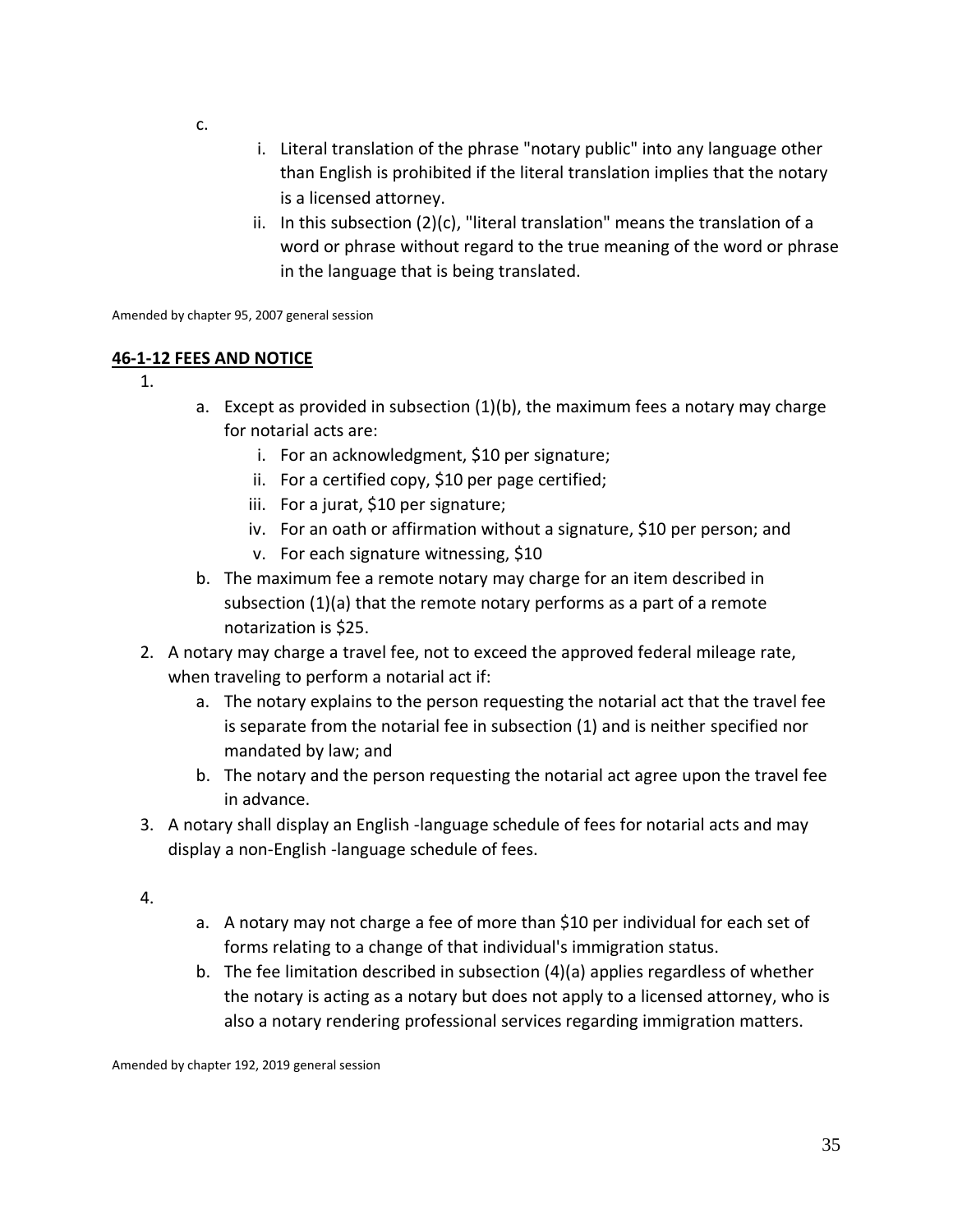### **46-1-13 NOTARY JOURNAL**

- 1. A notary may keep, maintain, and protect as a public record, and provide for lawful inspection a chronological, permanently bound official journal of notarial acts, containing numbered pages.
- 2. A remote notary shall keep a secure electronic journal of each remote notarization the notary performs.

Amended by chapter 192, 2019 general session

### **46-1-14 ENTRIES IN JOURNAL -- REQUIRED INFORMATION**

- 1. a notary may, for each notarial act the notary performs, and a remote notary shall, for each notarial act the remote notary performs remotely, record the following information in the journal described in section 46-1-13 at the time of notarization:
	- a. The date and time of day of the notarial act;
	- b. The type of notarial act;
	- c. The type title, or a description of the document, electronic record, or proceeding that is the subject of the notarial act;
	- d. The signature and printed name and address of each individual for whom a notarial act is performed;
	- e. The evidence of identity of each individual for whom a notarial act is performed, in the form of:
		- i. A statement that the person is personally known to the notary;
		- ii. A description of the identification document and the identification document's issuing agency, serial or identification number, and date of issuance or expiration;
		- iii. The signature and printed name and address of a credible witness swearing or affirming to the person's identity; or
		- iv. If used for a remote notarization, a description of the dynamic knowledge-based authentication or biometric data analysis that was used to provide satisfactory evidence of identity under subsection 46-1-  $2(19)(a)(ii)$ ; and
	- f. The fee, if any, the notary charged for the notarial act.
- 2. A notary may record in the journal a description of the circumstances under which the notary refused to perform or complete a notarial act.
- 3.
- a. A remote notary shall include with the journal a copy of the electronic recording of the remote notarization.
- b. The electronic recording is not a public record and is not a part of the notary's journal.
- 4. A remote notary shall maintain, or ensure that a person that the notary designates as a custodian under subsection 46-1-15(2)(b)(i) maintains, for a period of five years, the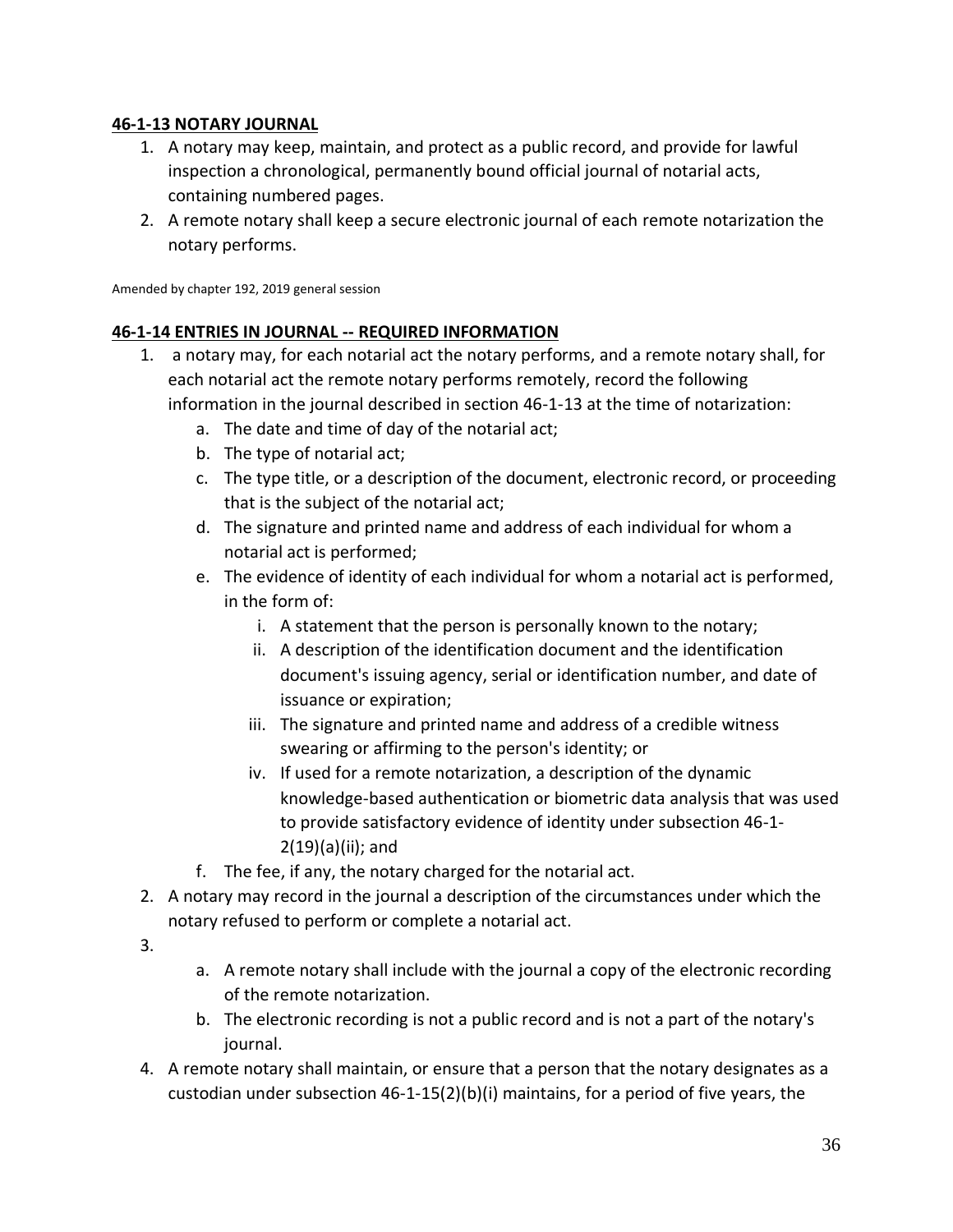information described in subsections (1) and (3) for each remote notarization the notary performs.

Amended by chapter 192, 2019 general session

### **46-1-14 ENTRIES IN JOURNAL -- REQUIRED INFORMATION**

- 1. A notary may, for each notarial act the notary performs, and a remote notary shall, for each notarial act the remote notary performs remotely, record the following information in the journal described in section 46-1-13 at the time of notarization:
	- a. The date and time of day of the notarial act;
	- b. The type of notarial act;
	- c. The type title, or a description of the document, electronic record, or proceeding that is the subject of the notarial act;
	- d. The signature and printed name and address of each individual for whom a notarial act is performed;
	- e. The evidence of identity of each individual for whom a notarial act is performed, in the form of:
		- i. A statement that the person is personally known to the notary;
		- ii. A description of the identification document and the identification document's issuing agency, serial or identification number, and date of issuance or expiration;
		- iii. The signature and printed name and address of a credible witness swearing or affirming to the person's identity; or
		- iv. If used for a remote notarization, a description of the dynamic knowledge-based authentication or biometric data analysis that was used to provide satisfactory evidence of identity under subsection 46-1-  $2(19)(a)(ii)$ ; and
	- f. The fee, if any, the notary charged for the notarial act.
- 2. A notary may record in the journal a description of the circumstances under which the notary refused to perform or complete a notarial act.
- 3.
- a. A remote notary shall include with the journal a copy of the electronic recording of the remote notarization.
- b. The electronic recording is not a public record and is not a part of the notary's journal.
- 4. A remote notary shall maintain, or ensure that a person that the notary designates as a custodian under subsection 46-1-15(2)(b)(i) maintains, for a period of five years, the information described in subsections (1) and (3) for each remote notarization the notary performs.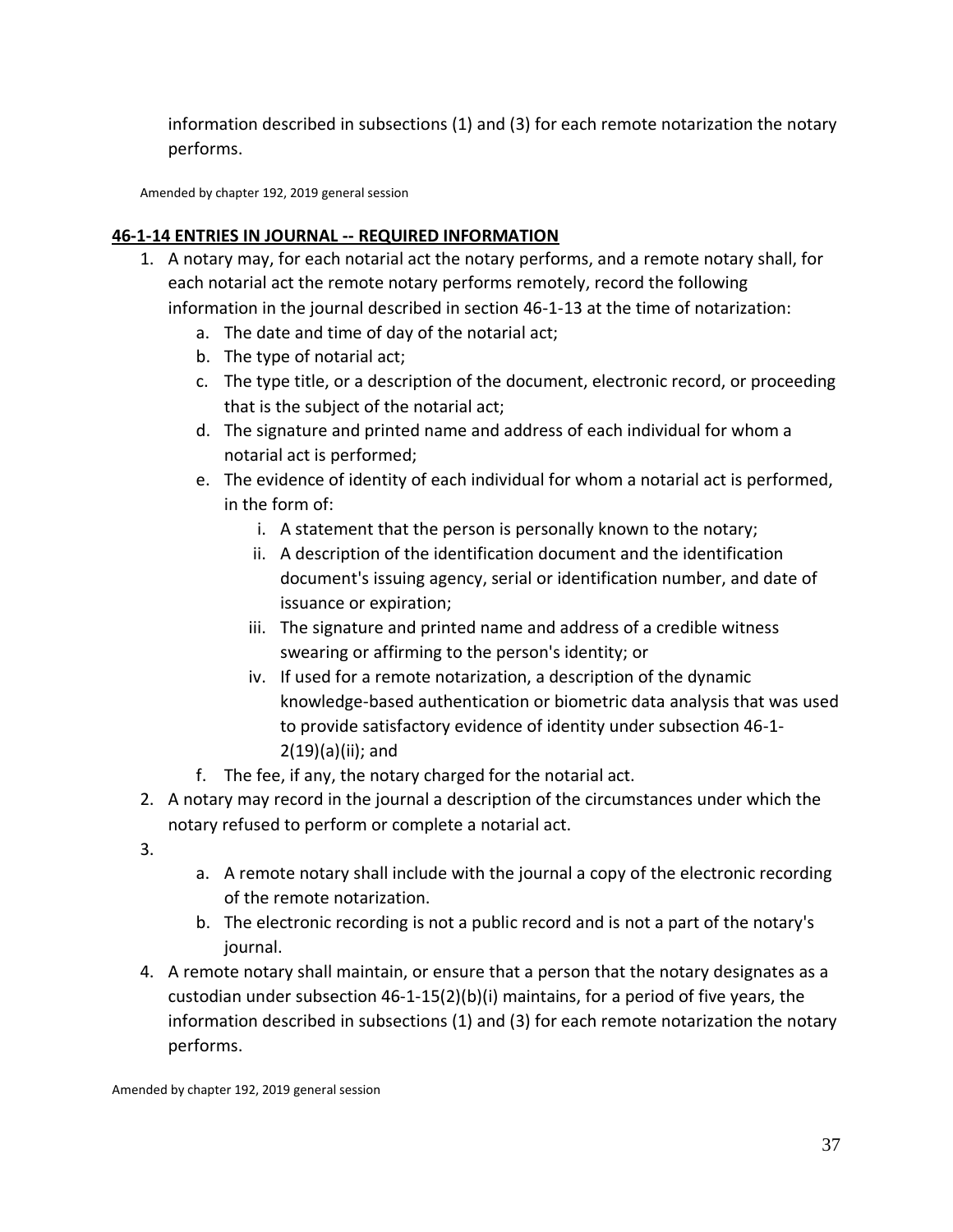### **46-1-15 INSPECTION OF JOURNAL -- SAFEKEEPING AND CUSTODY OF JOURNAL**

- 1. except as provided in subsection (2)(b), if a notary maintains a journal, the notary shall:
	- a. Keep the journal in the notary's exclusive custody; and
	- b. Ensure that the journal is not used by any other person for any purpose.
- 2.
- a. A remote notary shall:
	- i. Ensure that the electronic journal and electronic recording described in section 46-1-14 that is maintained by the remote notary is a secure and authentic record of the remote notarizations that the notary performs;
	- ii. Maintain a backup electronic journal and electronic recording; and
	- iii. Protect the backup electronic journal and electronic recording described in subsection (2)(a) (ii) from unauthorized access or use.
- b.
- i. A remote notary may designate as a custodian of the remote notary's electronic journal and electronic recording described in section 46-1-14:
	- A. Subject to subsection (3), the remote notary's employer that employs the remote notary to perform notarizations; or
	- B. Except as provided in subsection (2)(b)(iii), an electronic repository that grants the remote notary sole access to the electronic journal and electronic recording and does not allow the person who operates the electronic repository or any other person to access the journal, information in the journal, or the electronic recording for any purpose.
- ii. A remote notary that designates a custodian under subsection (2)(b)(i) shall execute an agreement with the custodian that requires the custodian to comply with the safety and security requirements of this chapter with regard to the electronic journal, the information in the electronic journal, and the electronic recording.
- iii. An electronic repository described in subsection  $(2)(b)(i)(b)$  may access an electronic journal, information contained in an electronic journal, and the electronic recording:
	- A. For a purpose solely related to completing, in accordance with this chapter, the notarization for which the journal or information in the journal is accessed;
	- B. For a purpose solely related to complying with the requirements to retain and store records under this chapter; or
	- C. If required under a court order.
- 3. The notary's employer may not require the notary to surrender the journal or the electronic recording upon termination of the notary's employment.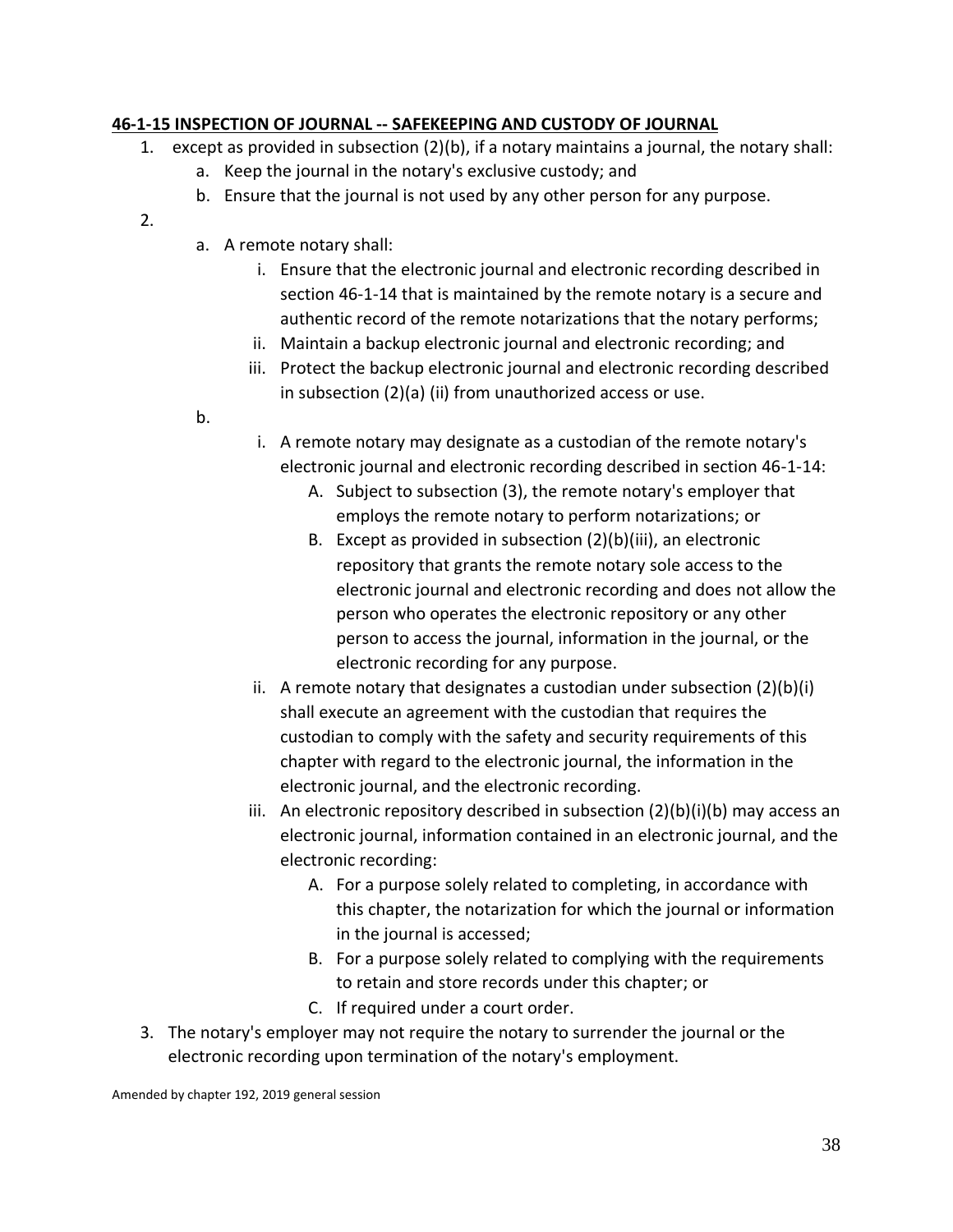### **46-1-16 OFFICIAL SIGNATURE - OFFICIAL SEAL - DESTRUCTION OF SEAL - UNLAWFUL USE OF SEAL – CRIMINAL PENALTIES.**

- 1. in completing a notarial act, a notary shall sign on the notarial certificate exactly and only the name indicated on the notary's commission.
- 2.
- a. Except as provided in subsection (2)(d), a notary shall keep an official seal, and a remote notary shall keep an electronic seal and electronic signature, that is the exclusive property of the notary.
- b. Except as provided in subsection (2)(d), a notary's official seal, electronic seal, or electronic signature may not be used by any other person.
- c.
- i. Each official seal used for an in-person notarization shall be in purple ink.
- ii. Each official seal used for a remote notarization shall be rendered in black.

d.

- i. A remote notary may allow a person that provides an electronic seal to the remote notary under section 46-1-17 to act as guardian over the electronic seal.
- ii. Except as provided in subsection (2)(d)(iii), a guardian described in subsection (2)(d)(i) shall store the seal in a secure manner that prevents any person from:
	- A. Accessing the seal, other than the guardian and the remote notary named on the seal; or
	- B. Using the seal to perform a notarization, other than the remote notary named on the seal.
- iii. A guardian that a notary designates under subsection  $(2)(d)(i)$  may access and use the seal of the notary:
	- A. For a purpose solely related to completing, in accordance with this chapter, the notarization, by the notary, for which the seal is accessed or used;
	- B. For a purpose solely related to complying with the requirements to obtain, store, and protect the seal under this chapter; or
	- C. If required under a court order.

- 3.
- a. A notary shall obtain a new official seal:
	- i. When the notary receives a new commission; or
	- ii. If the notary changes the notary's name of record at any time during the notary's commission.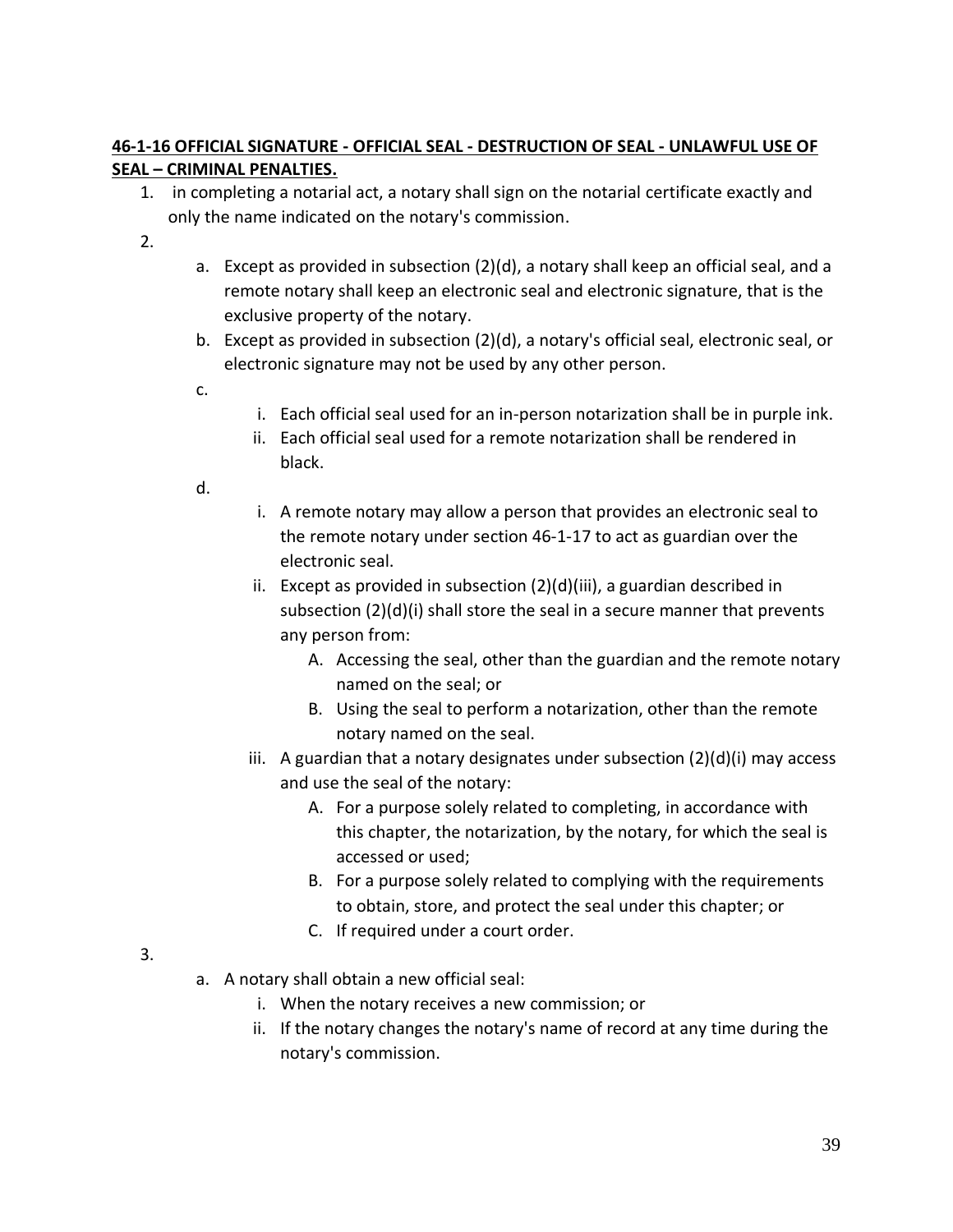- b. Subject to subsection (3)(c), a notary shall affix the official seal near the notary's official signature on a notarial certificate and shall include a sharp, legible, and photographically reproducible rendering of the official seal that consists of:
	- i. The notary public's name exactly as indicated on the notary's commission;
	- ii. The words "notary public," "state of Utah," and "my commission expires on (commission expiration date)";
	- iii. The notary's commission number, exactly as indicated on the notary's commission;
	- iv. A facsimile of the great seal of the state; and
	- v. A rectangular border no larger than one inch by two and one-half inches surrounding the required words and official seal.
- c. When performing a remote notarization, a remote notary shall attach the remote notary's electronic signature and electronic seal under subsection (3)(b) to an electronic notarial certificate in a manner that makes evident any subsequent change or modification to:
	- i. The notarial certificate; or
	- ii. Any electronic record, that is a part of the notarization, to which the notarial certificate is attached.
- 4. A notary may use an embossed seal impression that is not photographically reproducible in addition to, but not in place of, the photographically reproducible official seal required in this section.
- 5. A notary shall affix the official seal in a manner that does not obscure or render illegible any information or signatures contained in the document or in the notarial certificate.
- 6. A notary may not use an official seal independent of a notarial certificate.
- 7. Except for a notarial certificate that is completed as a part of a remote notarization, a notarial certificate on an annexation, subdivision, or other map or plat is considered complete without the imprint of the notary's official seal if:
	- a. The notary signs the notarial certificate in permanent ink; and
	- b. The following appear below or immediately adjacent to the notary's signature:
		- i. The notary's name and commission number appear exactly as indicated on the notary's commission;
		- ii. The words "a notary public commissioned in Utah"; and
		- iii. The expiration date of the notary's commission.
- 8. A notarial certificate on an electronic message or document is considered complete without the notary's official seal if the following information appears electronically within the message or document:
	- a. The notary's name and commission number appearing exactly as indicated on the notary's commission; and
	- b. The words "notary public," "state of Utah," and "my commission expires on\_\_\_\_\_\_ (date)".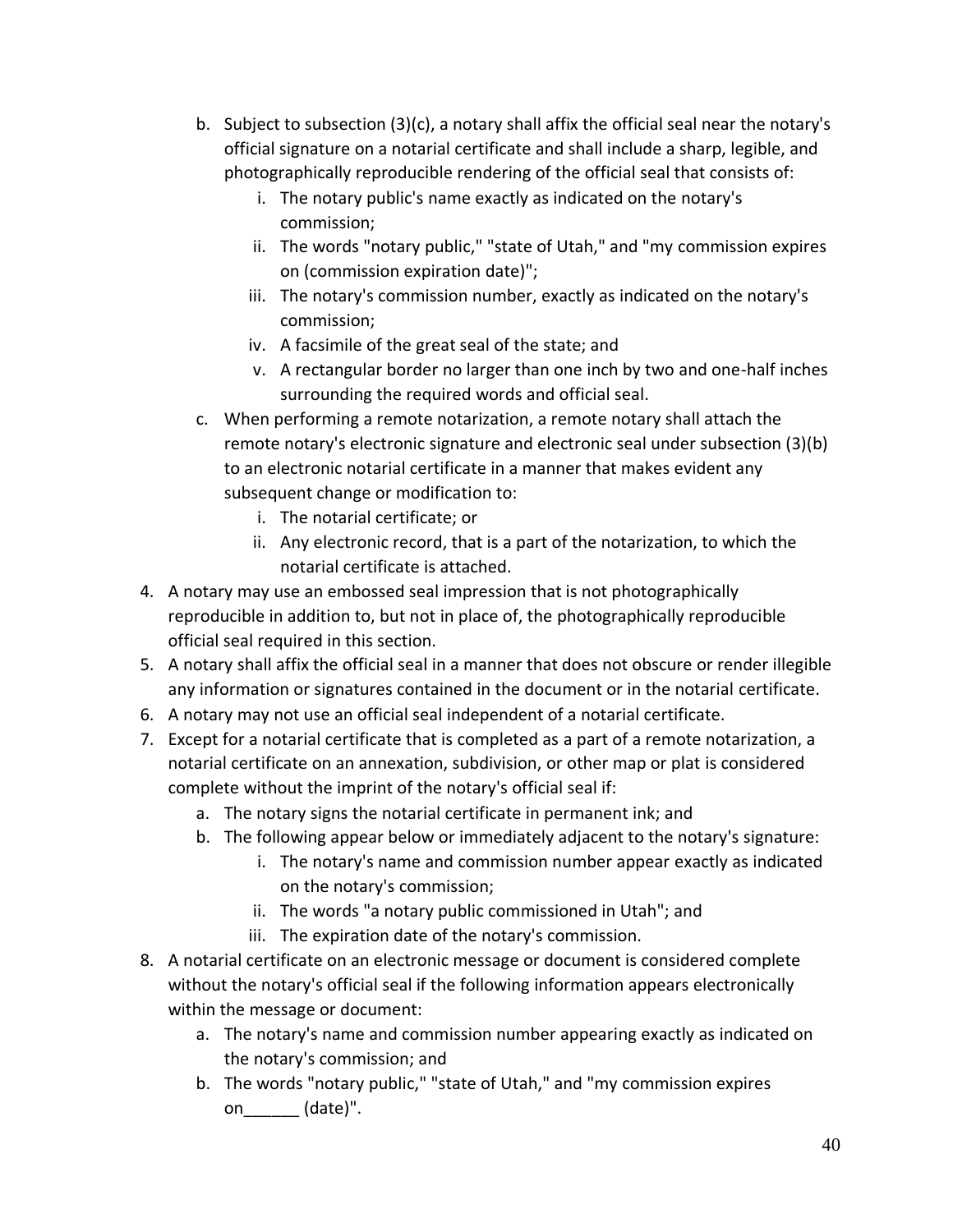- 9.
- a. When a notary resigns or the notary's commission expires or is revoked, the notary shall:
	- i. Destroy the notary's official seal and certificate; and
	- ii. If the notary is a remote notary, destroy any coding, disk, certificate, card, software, or password that enables the remote notary to affix the remote notary's electronic signature or electronic seal to a notarial certificate.
- b. A former remote notary shall certify to the lieutenant governor in writing that the former remote notary has complied with subsection (9)(a)(ii) within 10 days after the day on which the notary resigns or the notary's commission expires or is revoked.

10.

- a. A person who, without authorization, knowingly obtains, conceals, damages, or destroys the certificate, disk, coding, card, program, software, or hardware enabling a remote notary to affix an official electronic signature or electronic seal to an electronic record is guilty of a class b misdemeanor.
- b. A remote notary shall immediately notify the lieutenant governor if the notary becomes aware that the notary's electronic signature, electronic seal, electronic journal, or information from the journal has been lost, stolen, or used unlawfully.

Amended by chapter 192, 2019 general session

### **46-1-17 OBTAINING OFFICIAL SEAL**

1. a person may not provide an official seal to an individual claiming to be a notary, unless the individual presents a copy of the individual's notarial commission, attached to a notarized declaration substantially as follows:

> application for notary's official seal i, \_\_\_\_\_\_\_\_\_\_\_\_\_\_\_\_\_\_\_\_\_\_(name of individual requesting seal), declare that i am a notary public duly commissioned by the state of Utah with a commission starting date of \_\_\_\_\_\_\_\_\_\_, a commission expiration date of expiration date of  $\Box$ , and a commission number of As evidence, i attach to this statement a copy of my commission.

- 2.
- a. Except as provided in subsection (2)(b), an individual may not create, obtain, or possess an electronic seal unless the individual is a remote notary.
- b. A person is not guilty of a violation of subsection (2)(a) if the person is a business that creates, obtains, or possesses an electronic seal for the sole purpose of providing the electronic seal to a certified remote notary.
- 3. A person who provides, creates, obtains, or possesses an official seal in violation of this section is guilty of a class b misdemeanor.

Amended by chapter 192, 2019 general session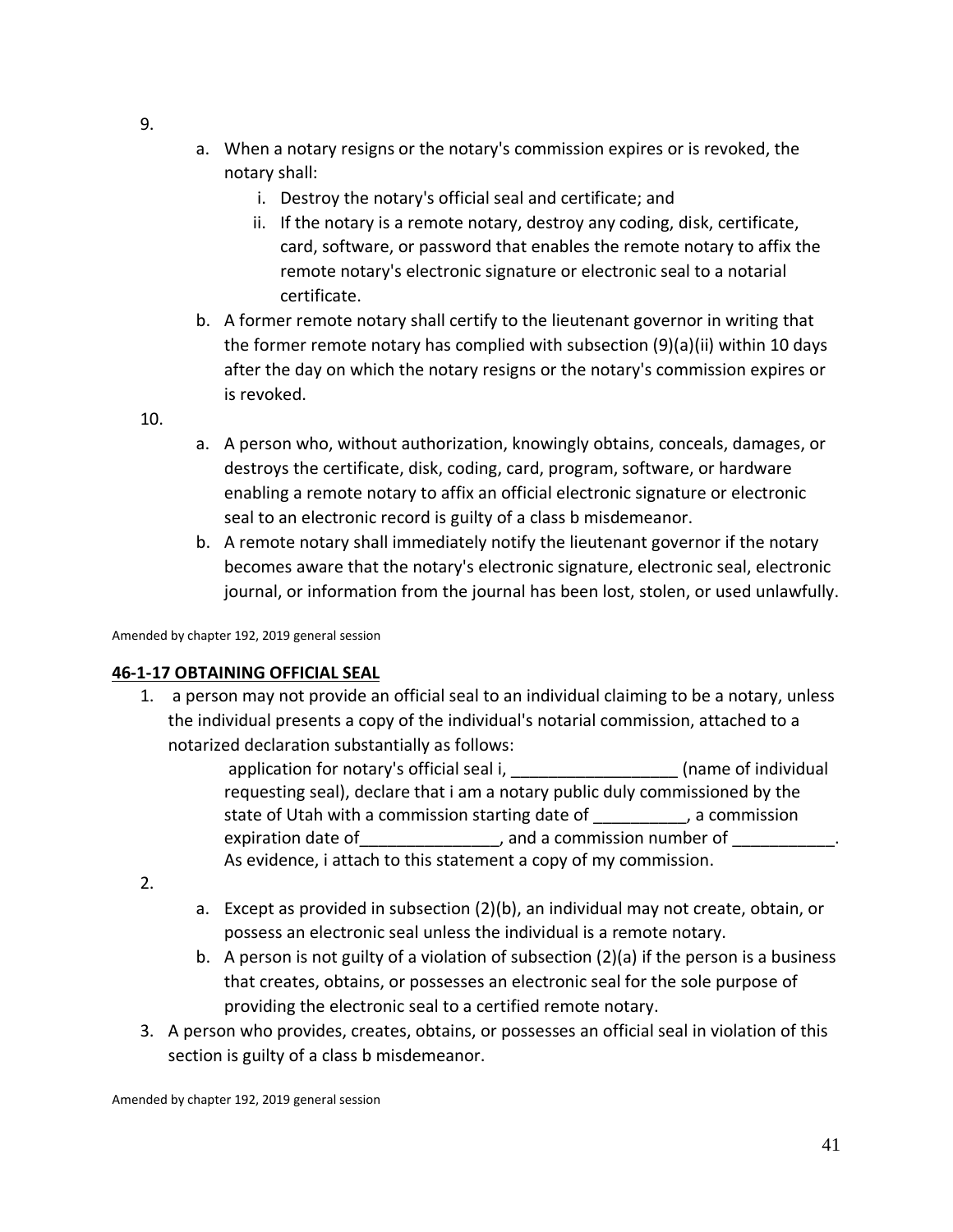### **46-1-18 LIABILITY**

- 1. a notary may be liable to any person for any damage to that person proximately caused by the notary's misconduct in performing a notarization.
- 2.
- a. A surety for a notary's bond may be liable to any person for damages proximately caused to that person by the notary's misconduct in performing a notarization, but the surety's liability may not exceed the penalty of the bond or of any remaining bond funds that have not been expended to other claimants.
- b. Regardless of the number of claimants under subsection (2)(a), a surety's total liability may not exceed the penalty of the bond.
- c. An employer of a notary public is also liable for damages proximately caused by the notary's misconduct in performing a notarization if:
	- i. The notary public was acting within the course and scope of the notary public's employment; and
	- ii. The employer had knowledge of, consented to, or permitted the misconduct.
- 3. It is a class b misdemeanor, if not otherwise a criminal offense under this code, for:
	- a. A notary to violate a provision of this chapter; or
	- b. A notary's employer to solicit the notary to violate a provision of this chapter.

Amended by chapter 192, 2019 general session Amended by chapter 313, 2019 general session

### **46-1-19 REVOCATION OR SUSPENSION.**

The lieutenant governor may revoke or suspend a notarial commission on any ground for which an application for a notarial commission may be denied under section 46-1-3.

Amended by chapter 136, 2003 general session

### **46-1-21 RESIGNATION**

- 1. A notary who resigns a notarial commission shall provide to the lieutenant governor a notice indicating the effective date of resignation.
- 2. A notary who ceases to reside in this state, who ceases to be employed in the state, or who becomes unable to read and write as provided in section 46-1-3 shall resign the commission
- 3. A notary who resigns shall destroy the official seal and certificate in accordance with subsection 46-1-16(9).

Amended by chapter 167, 2021 general session

### **46-1-22 NOTICE NOT INVALIDATED**

If a notarial act is performed contrary to or in violation of this chapter, that fact does not